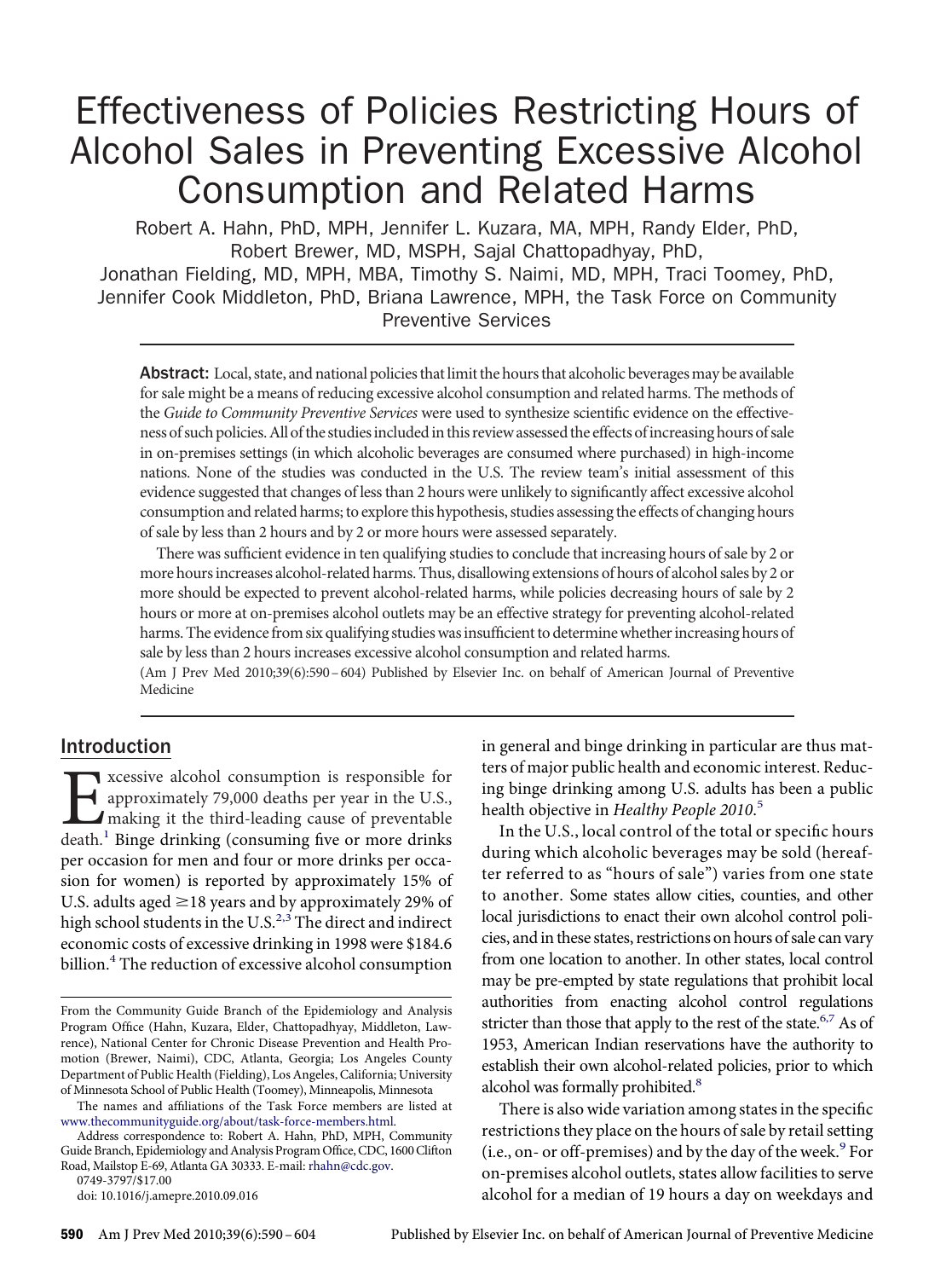Saturdays. Nine states (Alabama, Florida, Georgia, Illinois, Louisiana, Maryland, Nevada, New Jersey, and South Carolina) have no limits on hours of sale for on-premises alcohol outlets.<sup>[9](#page-13-0)</sup> On Sundays, alcohol may be served for a median of 17 hours at on-premises facilities, with seven states placing no restrictions on Sunday onpremises sales; four states allow no sales of alcohol at on-premises facilities on Sundays. In off-premises settings, hours of sale are limited to a median of 18 hours on weekdays and Saturdays. Restrictions range from no limits on hours of sale in Alabama, Florida, Georgia, Illinois, Louisiana, Maryland, and Nevada to 8 hours of sale allowed in Idaho. On Sundays, states allow a median of 13 hours of alcohol sales at off-premises facilities, with fıve states having no restrictions; 18 states with "blue laws" allow no off-premises sales.

This review uses the methods of the *Guide to Community Preventive Services (Community Guide)*[10](#page-13-0) to assess the effects of changes in the hours during which alcohol is served on excessive alcohol consumption and related harms. A separate review published in this issue assesses the effects of changing days of sale on excessive alcohol consumption and related harms and concludes that increasing days of sale leads to increased consumption and related harms. The focal question of the present review is how, within allowable days of sale, the number of hours available for acquisition and service of alcohol affects excessive alcohol consumption and related harms.

# Findings and Recommendations from Other Reviews and Advisory Groups

Several scientific reviews $11-14$  have concluded that restricting the hours when alcohol may be sold is an effective strategy for reducing excessive alcohol consumption and related harms. One review, $11$  funded by the Center for Substance Abuse Prevention (CSAP), found substantial evidence of harms associated with expanding the hours and days of alcohol sales. This conclusion was based on previous empirical research indicating that the expansion of the hours and days of sale increased prevalence of excessive alcohol consumption and alcohol-related problems. Most prior reviews have combined fındings on days and hours and none have examined a threshold effect. The CSAP review included studies prior to 1999; a recent review<sup>14</sup> includes studies published between 2000 and 2008. The present review covers both periods using the systematic methods of the *Community Guide* described below.

Several international bodies have also recommended the control of hours or days of sale, or both as means of reducing excessive alcohol consumption and related harms.<sup>[15](#page-13-0)</sup> For example, a recent review<sup>[16](#page-13-0)</sup> of alcohol control strategies by theWHO found that limiting of hours of sale was an effective method for reducing alcohol-related

harms. In Ireland, the Department of Health and Children's Strategic Task Force on Alcohol<sup>17</sup> concluded (p. 30) that "restricting any further increases in the physical availability of alcohol (number of outlets and times of sales)" is among the most effective policy measures for influencing alcohol consumption and related harms.

# Methods

The methods of the *Community Guide* were used to systematically review scientifıc studies that have evaluated the effectiveness of limiting or maintaining existing limits on the hours of sale for preventing excessive alcohol consumption and related harms.<sup>[10](#page-13-0)</sup> In brief, the *Community Guide* process involves forming a systematic review development team (review team), consisting of subject matter and methodology experts from other parts of the CDC, other federal agencies, and academia, and the Task Force on Community Preventive Services (Task Force); developing a conceptual approach for organizing, grouping, and selecting interventions; selecting interventions to evaluate; searching for and retrieving available research evidence on the effects of those interventions; assessing the quality of and abstracting information from each study that meets inclusion criteria; assessing the quality of and drawing conclusions about the body of evidence on intervention effectiveness; and translating the evidence on effectiveness into recommendations. Evidence is collected and summarized on (1) the effectiveness of reviewed interventions in altering selected health-related outcomes and (2) positive or negative effects of the intervention on other health and nonhealth outcomes. When an intervention is shown to be effective, information is also included about (3) the applicability of evidence (i.e., the extent to which available effectiveness data might generalize to diverse population segments and settings); (4) barriers to implementation; and (5) the economic impact of the intervention. To help ensure objectivity, the review process is typically led by scientists who are not employed by a program that might be responsible for overseeing the implementation of the intervention being evaluated.

The results of this review process are then presented to the Task Force, an independent scientifıc review board that objectively considers the scientifıc evidence on intervention effectiveness presented to them and then determines, with the guidance of a translation table, whether the evidence is suffıcient to warrant a recommendation on intervention effectiveness.<sup>10</sup> Evidence can be found to be strong, suffıcient, or insuffıcient. Suffıcient or strong evidence may indicate benefıt, harm, or ineffectiveness of the intervention whereas insuffıcient evidence indicates more research is needed.

# Conceptual Approach and Analytic Framework

The premise of this review is that increased availability of alcoholic beverages through any mechanism facilitates increases in excessive consumption and related harms, and that limiting hours of sale of alcoholic beverages is one way to reduce availability. The limitation of hours of sale of alcoholic beverages was defıned as "applying regulatory authority to limit the hours that alcoholic beverages may be sold at on- and off-premises alcoholic beverage outlets." *Limiting* may refer to either *maintaining existing limits* in response to efforts to expand hours of sale or*reducing current limits on hours of sale.* Hours of sale may be regulated at the national, state, or local level or some combination of these. *Off-premises retailing* refers to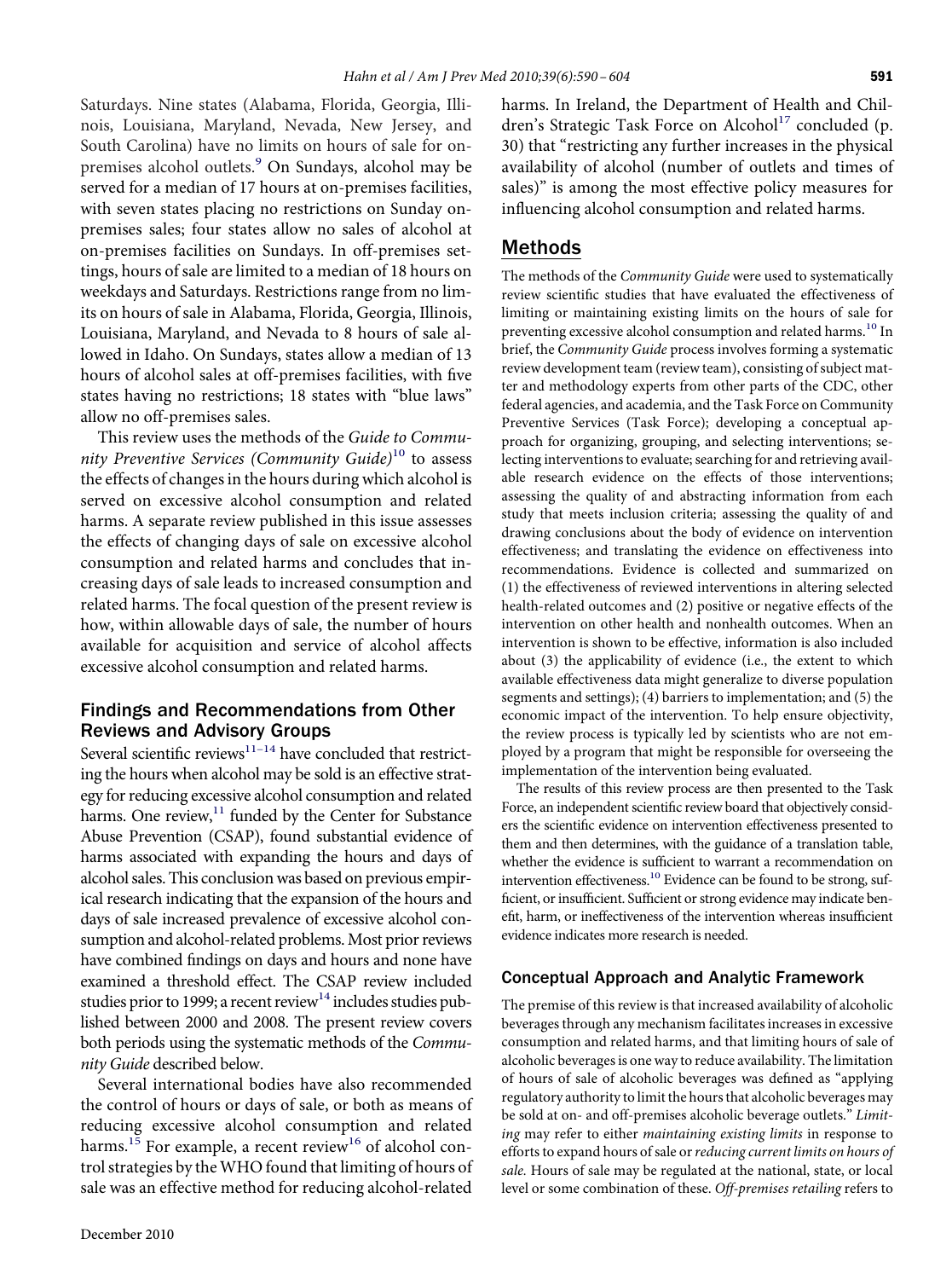

Figure 1. Effects of regulation of hours (and days) of alcohol sales on excessive alcohol consumption and related harms

the sale of contained alcoholic beverages, for instance, at package stores, liquor stores, grocery stores, or convenience stores, for consumption elsewhere. *On-premises retailing* refers to the sale of alcoholic beverages for consumption at the point of sale, for example, at bars, restaurants, or clubs.

Policies that regulate the hours of sale may be influenced by various characteristics of the affected population, including the demand for alcoholic beverages, the age distribution of the population, the religious affıliation and involvement of residents, and the amount of tourism the area attracts. Policies reducing or expanding hours of sale are hypothesized to affect alcohol consumption and alcohol-related harms through the following means (Figure 1). First, increases or decreases in the hours of sale affect consumers' ability to purchase alcohol by changing its availability. Second, when access to alcoholic beverages changes, consumers may alter their purchasing habits in several ways, including changing their purchase volume, rescheduling their purchases, relocating their purchases, or obtaining alcoholic beverages illegally. Changes in their purchasing habits may then affect their drinking patterns or overall levels of alcohol use, resulting in changes in alcohol-related problems.

Changes in the hours of sale may also affect alcohol-related health outcomes by other means. For example, increases in the hours that alcohol is available at on-premises outlets may be associated with increased social aggregation, which, in turn, may increase aggressive behaviors that are exacerbated by alcohol consumption.<sup>18</sup> Increases or decreases in the hours that alcohol is available in one jurisdiction may also increase or decrease alcohol consumption in adjacent jurisdictions if consumers travel from a jurisdiction with fewer hours to one with greater hours. This may also affect the number of miles traveled to purchase alcohol, and therefore the probability of alcohol-related motor vehicle crashes.

The present review addresses the following research question: what are the effects on excessive alcohol consumption and related harms of changing the hours of sale at on- or off-premises outlets? It was hypothesized that there would be a dose–response relationship related to the magnitude of the change in hours (i.e., the amount by which hours of sale are increased or decreased). Based on this hypothesis, the body of evidence for this review was stratifıed into studies examining changes of  $\geq$ 2 hours and  $\leq$ 2 hours per day. This cut point was chosen by the judgment of the review team that 2 hours might be a reasonable threshold for a substantial effect and on the distribution of available studies.

The process by which hours of alcohol sale are changed in different settings may also be an important variable to consider in evaluating the effects of such changes. In some settings in which the allowable hours of sale are increased, any licensed facility may extend hours. In others, facilities must apply for an extension and meet certain criteria, such as demonstrating a lack

of facility crowding in a neighborhood. It was hypothesized that the additional level of regulation required to apply for extended opening hours might reduce the potential harm from greater access by restricting the implementation and extent of added hours.

# Inclusion and Exclusion Criteria

To be included as evidence in this review, studies had to meet certain criteria. First, studies that assessed short-term changes in alcohol availability (e.g., alcohol sales related to a special event such as a sports competition) were not included. Second, eligible studies needed to assess the specifıc impact of changes in the hours of sale on excessive alcohol consumption, related harms, or both, as opposed to evaluating the effect of change in combination with other interventions. Studies of combined interventions may obscure the effects attributable specifıcally to changes in hours. Third, because the current focus was on the effects of changes in hours of sale in jurisdictions where these changes occurred, no review was made of studies that examined the effects of changes in hours in one jurisdiction on consumption elsewhere, for example, in neighboring jurisdictions or across a border. Fourth, to increase the applicability of the fındings to the U.S., studies had to be conducted in countries with high-income economies<sup>a</sup> according to the World Bank.[19](#page-13-0) Fifth, studies had to present primary research fındings, not just review other research fındings. Sixth, studies had to be published in English. Seventh, studies had to have a comparison group

<sup>&</sup>lt;sup>a</sup>World Bank High-Income Economies (as of May 5, 2009): Andorra, Antigua and Barbuda, Aruba, Australia, Austria, The Bahamas, Bahrain, Barbados, Belgium, Bermuda, Brunei Darussalam, Canada, Cayman Islands, Channel Islands, Cyprus, Czech Republic, Denmark, Equatorial Guinea, Estonia, Faeroe Islands, Finland, France, French Polynesia, Germany, Greece, Greenland, Guam, Hong Kong (China), Hungary, Iceland, Ireland, Isle of Man, Israel, Italy, Japan, Republic of Korea, Kuwait, Liechtenstein, Luxembourg, Macao (China), Malta, Monaco, Netherlands, Netherlands Antilles, New Caledonia, New Zealand, Northern Mariana Islands, Norway, Oman, Portugal, Puerto Rico, Qatar, San Marino, Saudi Arabia, Singapore, Slovak Republic, Slovenia, Spain, Sweden, Switzerland, Trinidad and Tobago, United Arab Emirates, United Kingdom, U.S., Virgin Islands (U.S.).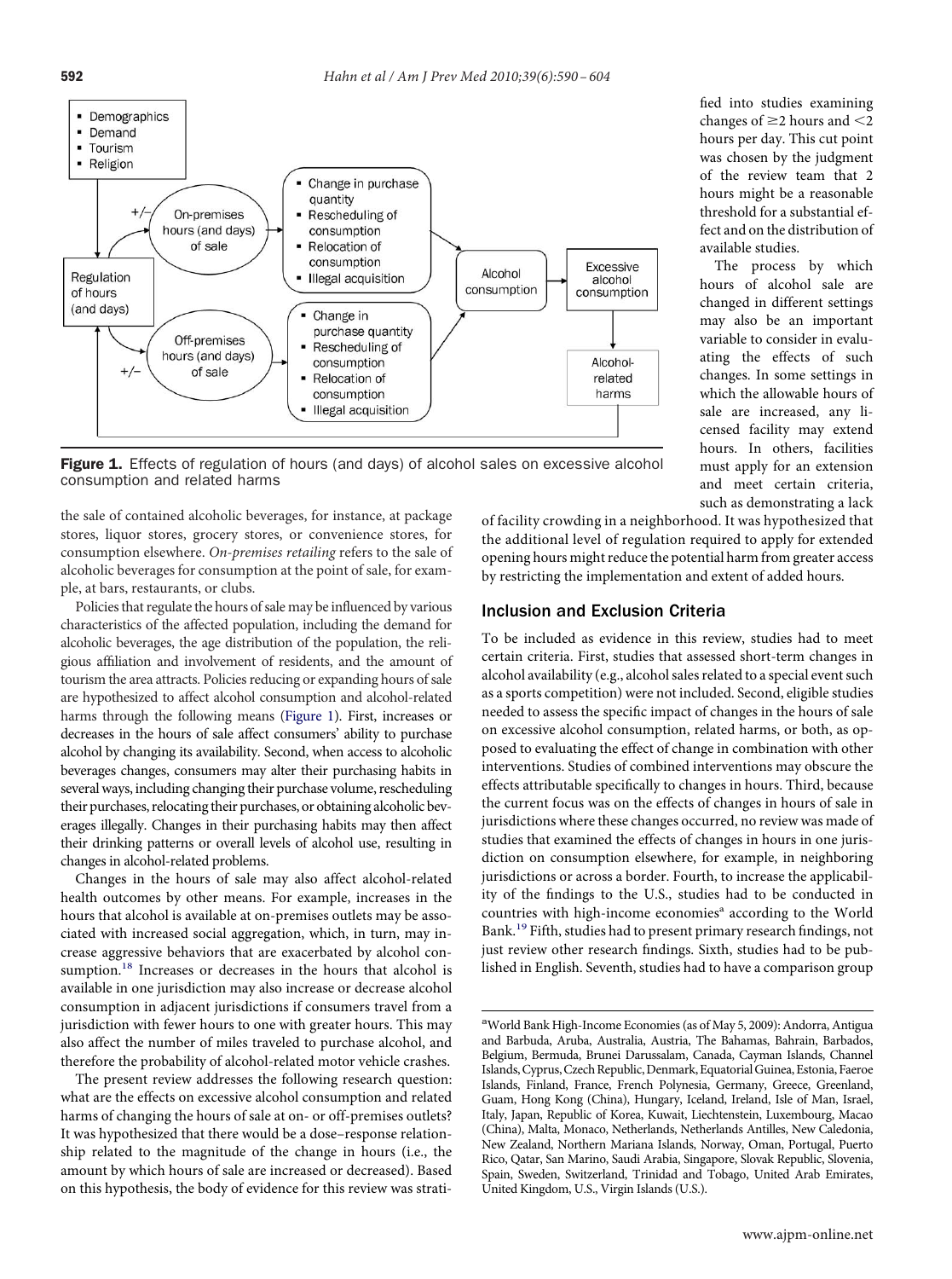or, at a minimum, compare outcomes of interest before and after a change in the policy related to hours of sale.

Specifıc types of alcohol-related harms of interest were alcoholrelated diseases (e.g., liver cirrhosis), alcohol-impaired driving, alcohol-related crashes, unintentional or intentional injuries, and violent crime. When studies assessed multiple outcomes of interest, those outcomes with the strongest known association with excessive alcohol consumption were selected. Outcome measures that had the strongest known association with excessive alcohol consumption included binge drinking, heavy drinking, liver cirrhosis mortality, alcohol-related medical admissions, and alcoholrelated motor vehicle crashes, including single-vehicle night-time crashes (which are widely used to indicate the involvement of excessive drinking).<sup>[20](#page-13-0)</sup> Less-direct measures included per capita ethanol consumption, a recognized proxy for estimating the number of heavy drinkers in a population<sup>21</sup>; unintentional injuries; suicide; and crime, such as homicide and aggravated assault.

## Search for Evidence

The following databases were searched: Econlit, PsycINFO, Sociology Abstracts, MEDLINE, Embase, and EtOH. All years of records available on the databases were searched up to February 2008. Although the systematic search ended at this date, the review team is not aware of additional hours of sale research published since this time. (The search strategy will be available on the Community Guide website.) The reference lists of articles reviewed were also searched as well as reference lists from other systematic reviews. Government reports were considered for inclusion, but unpublished papers were not. Subject matter experts were also consulted to identify studies that might have been missed.

## Assessing the Quality and Summarizing the Body of Evidence on Effectiveness

Each study that met the inclusion criteria was read by two reviewers who used standardized criteria to assess the suitability of the study design and threats to validity.<sup>[10](#page-13-0)</sup> Uncertainties and disagreements between the reviewers were reconciled by consensus among the review team members. Classifıcation of the study designs accords with the standards of the *Community Guide* review process and may differ from the classifıcation reported in the original studies.

Studies were evaluated based on their design and execution. Those that collected data on exposed and control populations prospectively were classifıed as having the greatest design suitability. Those that collected data retrospectively or lacked a comparison group, but that conducted multiple pre- and post-measurements on their study population(s), were rated as having moderate design suitability. Finally, cross-sectional studies, those without a comparison group, and those that involved only a single pre- or postmeasurement in the intervention population were considered to have the least suitable design. Quality of execution was assessed by examining potential threats to study validity, including an inadequate description of the intervention or of the study population(s), poor measurement of the exposure or outcome, failure to control for potential confounders, and a high attrition rate among study participants. Based on these criteria, studies were characterized as having good quality of execution if they had at most one threat to validity; fair execution if they had two to four threats to validity, and limited quality of execution if they had fıve or more threats to validity. For example, studies that used only proxy outcome measures were assigned a penalty for this threat to validity. Only studies with good or fair quality of execution were included in the body of evidence; studies with any level of design suitability were included, other than those with cross-sectional design.

Effect estimates were calculated as relative percentage change in the intervention population compared with the control population using the following formulas:

1. For studies with pre- and post-measurements and concurrent comparison groups:

Effect estimate= $(I_{\text{post}}/I_{\text{pre}})/(C_{\text{post}}/C_{\text{pre}})-1$ , where:

I<sub>post</sub>=last reported outcome rate or count in the intervention group after the intervention;

I<sub>pre</sub>=reported outcome rate or count in the intervention group before the intervention;

 $\rm C_{post}$ =last reported outcome rate or count in the comparison group after the intervention;

C<sub>pre</sub>=reported outcome rate or count in the comparison group before the intervention.

2. For studies with pre- and post-measurements but no concurrent comparison:

Effect estimate  $= (I_{post} - I_{pre})/I_{pre}$ 

All studies included in this review assessed the effects of *increasing* hours of sale, and the control condition was *not increasing* hours of sale. Although the analysis here accordingly assesses the effects of increasing hours, the public health intervention of interest is the control condition, (i.e., *limiting or not increasing hours of sale*). This approach rests on the assumption that increasing availability by increasing hours is likely to increase excessive consumption and related harms, and thus not increasing hours when proposed is the public health intervention. For each body of evidence, the review reports a number of *events* of policy changes in hours in a given jurisdiction, each of which may have been the subject of more than one *study* (a research investigation carried out by a single researcher or research group), each of which, in turn, may have been reported in more than one *paper* or *report*.

# Results on Intervention Effectiveness

# Studies of Changes of  $>$ 2 Hours in Hours of Sale

Ten studies $^{22-31}$  of six events that resulted in a change of  $\geq$ 2 hours in the hours of alcohol sales met the inclusion criteria. Only one study<sup>[22](#page-13-0)</sup> was of greatest design suitability; however, the principal analysis in this study was presented graphically and did not allow the estimation of a numeric effect size. One study<sup>23</sup> was of moderate design suitability and eight $2^{4-31}$  were of least suitable design. All studies had fair quality of execution. (A summary evi-dence table [\[Table 1\]](#page-4-0)<sup>22-40</sup> accompanies this review.)

Four of the six events studied occurred in Australia (in 1966, 1977, 1984, and 1998 –2000); one in London, England (in 2005); and one in Reykjavik, Iceland (in 2005). All of the events led to increased hours of sale at onpremises alcohol outlets.

In Victoria, Australia, weekday and Saturday hours were extended from 6:00 PM to 10:00 PM in 1966. Hours allowed prior to this change were not reported. One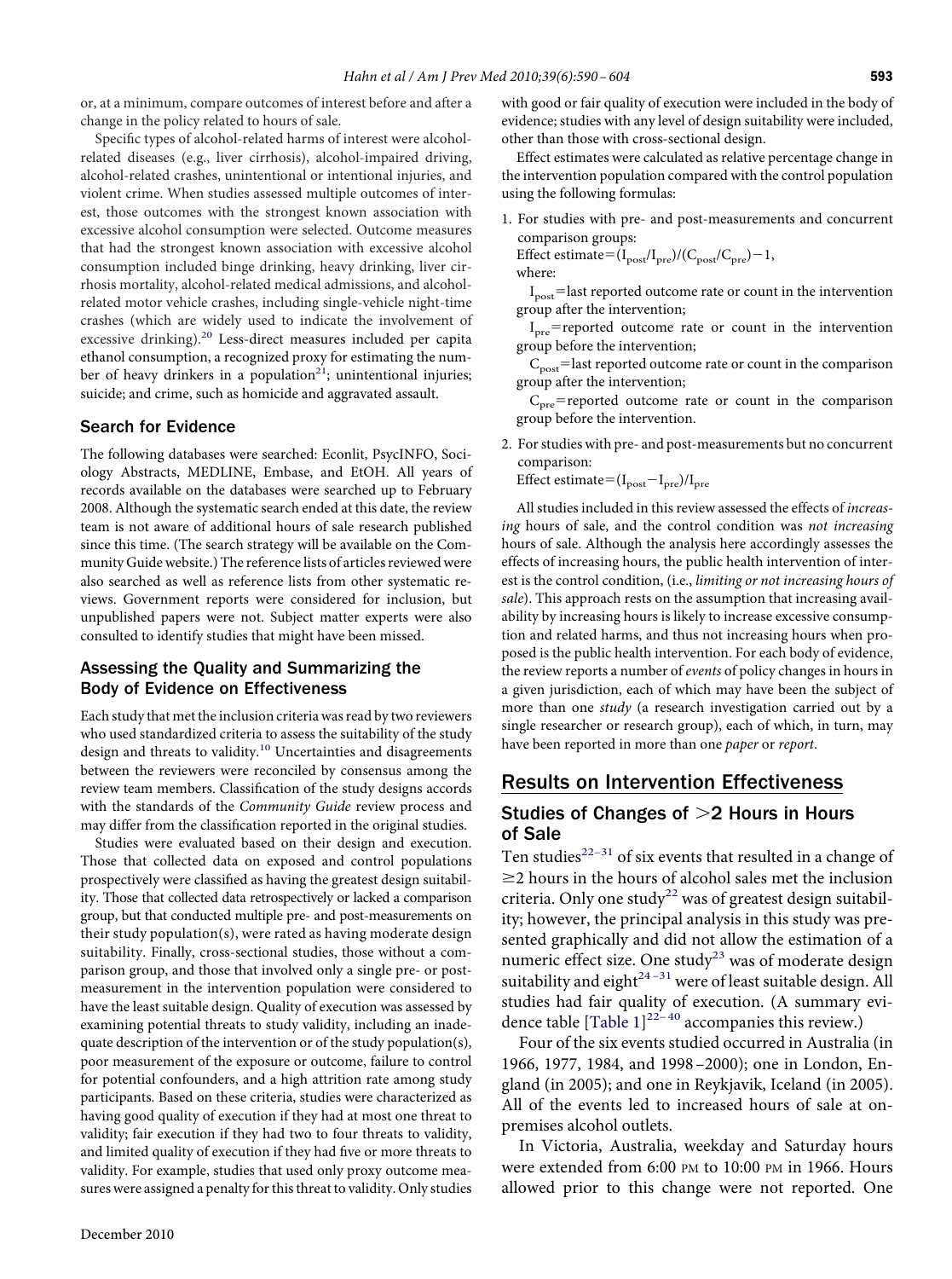| Study/design/<br>execution                                                                                                                       | Population/study time period                                                                                                                                                                                                                   | Intervention/comparison                                                                                                                                                                                                                                                     | Analysis/outcome                                                                                                                                                                            | <b>Reported findings</b>                                                                                                                                                                                                                   | Review/effect size                                                                                                                                                                                                                                                                                                                                                  |
|--------------------------------------------------------------------------------------------------------------------------------------------------|------------------------------------------------------------------------------------------------------------------------------------------------------------------------------------------------------------------------------------------------|-----------------------------------------------------------------------------------------------------------------------------------------------------------------------------------------------------------------------------------------------------------------------------|---------------------------------------------------------------------------------------------------------------------------------------------------------------------------------------------|--------------------------------------------------------------------------------------------------------------------------------------------------------------------------------------------------------------------------------------------|---------------------------------------------------------------------------------------------------------------------------------------------------------------------------------------------------------------------------------------------------------------------------------------------------------------------------------------------------------------------|
| Policies allowing a<br>change of $\geq$ 2<br>hours-Increasing<br>hours                                                                           |                                                                                                                                                                                                                                                |                                                                                                                                                                                                                                                                             |                                                                                                                                                                                             |                                                                                                                                                                                                                                            |                                                                                                                                                                                                                                                                                                                                                                     |
| El-Maaytah<br>$(2008)^{29}$<br>Design suitability:<br>Least<br>Pre/post, no<br>control<br>Quality of<br>execution:<br>Fair (4 limitations)       | Location: University College Hospital,<br>London, England, and Wales<br>Dates:<br>Intervention:<br>November 24, 2005<br>Pre-intervention:<br>November 24, 2004-April 30, 2005<br>Post-intervention:<br>November 24, 2005-April 30, 2006        | Intervention:<br>Flexible opening hours:<br>Potentially 24-hour opening,<br>7 days a week, dependent<br>on special license<br>Note: Granting of licenses<br>subject to consideration of<br>impact on local residents,<br>businesses, and expert<br>opinion<br>Control: None | Analysis:<br>Chi-square<br>Outcome:<br>ARMT (6 months before<br>compared to 6 months<br>after)                                                                                              | <b>ARMT</b><br>Pre: 1102<br>Post: 730                                                                                                                                                                                                      | Relative % change (95% CI):<br>$-33.8\% (-39.7, -27.3)$                                                                                                                                                                                                                                                                                                             |
| Newton (2007) <sup>27</sup><br>Design suitability:<br>Least<br>Pre/post, no<br>comparison<br>Quality of<br>execution:<br>Fair (3 limitations)    | Location: London<br>Dates:<br>Intervention:<br>November 2005<br>Pre-intervention:<br>March 2005<br>(9:00 PM-9:00 AM)<br>Post-intervention: March<br>2006 (9:00рм-9:00ам)                                                                       | Intervention:<br>Experimental unrestricted<br>hours<br>Control: None                                                                                                                                                                                                        | Analysis:<br>Mann-Whitney U test for<br>differences in<br>proportions<br>Outcomes:<br>Numbers and percentages of<br>"alcohol-related" ER<br>admissions, injuries,<br>and hospital referrals | Significant increases in number<br>of alcohol-related admissions,<br>alcohol-related assault,<br>alcohol-related injury,<br>and alcohol-related hospital<br>admissions                                                                     | Relative % change (95% CI):<br>Alcohol-related assault:<br>129.6 (46.1, 260.8)<br>Alcohol-related injury:<br>193.2 (108.2, 312.8)                                                                                                                                                                                                                                   |
| Babb (2007) <sup>28</sup><br>Design suitability:<br>Least<br>Pre/post, no<br>comparison<br>Quality of<br>execution:<br>Fair (3 limitations)      | Location: London<br>Dates:<br>Intervention:<br>November 2005<br>Pre-intervention:<br>December 2004-November 2005<br>(9:00 PM-9:00 AM)<br>Post-intervention: December 2005-<br>November 2006 (9:00рм - 9:00 м)                                  | Intervention:<br>Experimental unrestricted<br>hours, along with fines/<br>penalties for service to<br>drunk clients and children<br>Control: None                                                                                                                           | Analysis:<br>30 of 43 home office police<br>forces provide data on<br>arrests for serious and<br>less-serious violent<br>crimes. Offenses not<br>specified as alcohol-<br>related           | Moving averages calculated for<br>nighttime arrests, 6:00 PM to<br>5:59AM                                                                                                                                                                  | Relative % change:<br>Serious offenses (including homicide<br>and manslaughter):<br>$-9.5%$<br>Less-serious offenses (with<br>wounding):<br>$-5.4%$<br>Less-serious offenses (with wounding)<br>in city centers and near licensed<br>premises:<br>-4.3% Assault without injury: -2.7%<br>Assault without injury in city centers<br>and near licensed premises: 3.1% |
| Ragnarsdottir<br>$(2002)^{26}$<br>Design suitability:<br>Least<br>Pre/post, no<br>comparison<br>Quality of<br>execution:<br>Fair (3 limitations) | Location: "relatively small" city center,<br>Reykjavik<br>Dates:<br>Intervention:<br>July 1999-July 2000<br>Pre-intervention:<br>March 1999-April 1999<br>(8 weekend nights) Post-intervention:<br>March 2000-April 2000 (8 weekend<br>nights) | Intervention:<br>Experimental unrestricted<br>hours<br>Control: Unchanged hours                                                                                                                                                                                             | Analysis:<br>Percentages; no tests of<br>significance<br>Outcomes:<br>• Emergency ward<br>admissions (not specific to<br>city center)<br>• Suspected drunk driving<br>cases                 | For all outcomes, location not<br>specified as city center (the<br>location of intervention) or<br>outside city center.<br>Emergency ward admissions:<br>Weekend nights:<br>31% increase<br>All-day:<br>3% increase<br>Weekends (all day): | Relative % change:<br>Weekend emergency ward<br>admissions: 20%*<br>Accidents and other mishaps: 23%*<br>Fighting:<br>$34%$ *<br>Suspected drunk driving: 79.3%<br>(13.8, 182.4)                                                                                                                                                                                    |
|                                                                                                                                                  |                                                                                                                                                                                                                                                |                                                                                                                                                                                                                                                                             |                                                                                                                                                                                             |                                                                                                                                                                                                                                            |                                                                                                                                                                                                                                                                                                                                                                     |

#### <span id="page-4-0"></span>**Table 1.** Evidence of the effects of limits of alcohol hours of sale on excessive alcohol consumption and related harm

*Hahn et al / Am J Prev Med 2010;39(6):590 – 604*

Hahn et al / Am J Prev Med 2010;39(6):590 - 604

**594**

*(continued on next page)*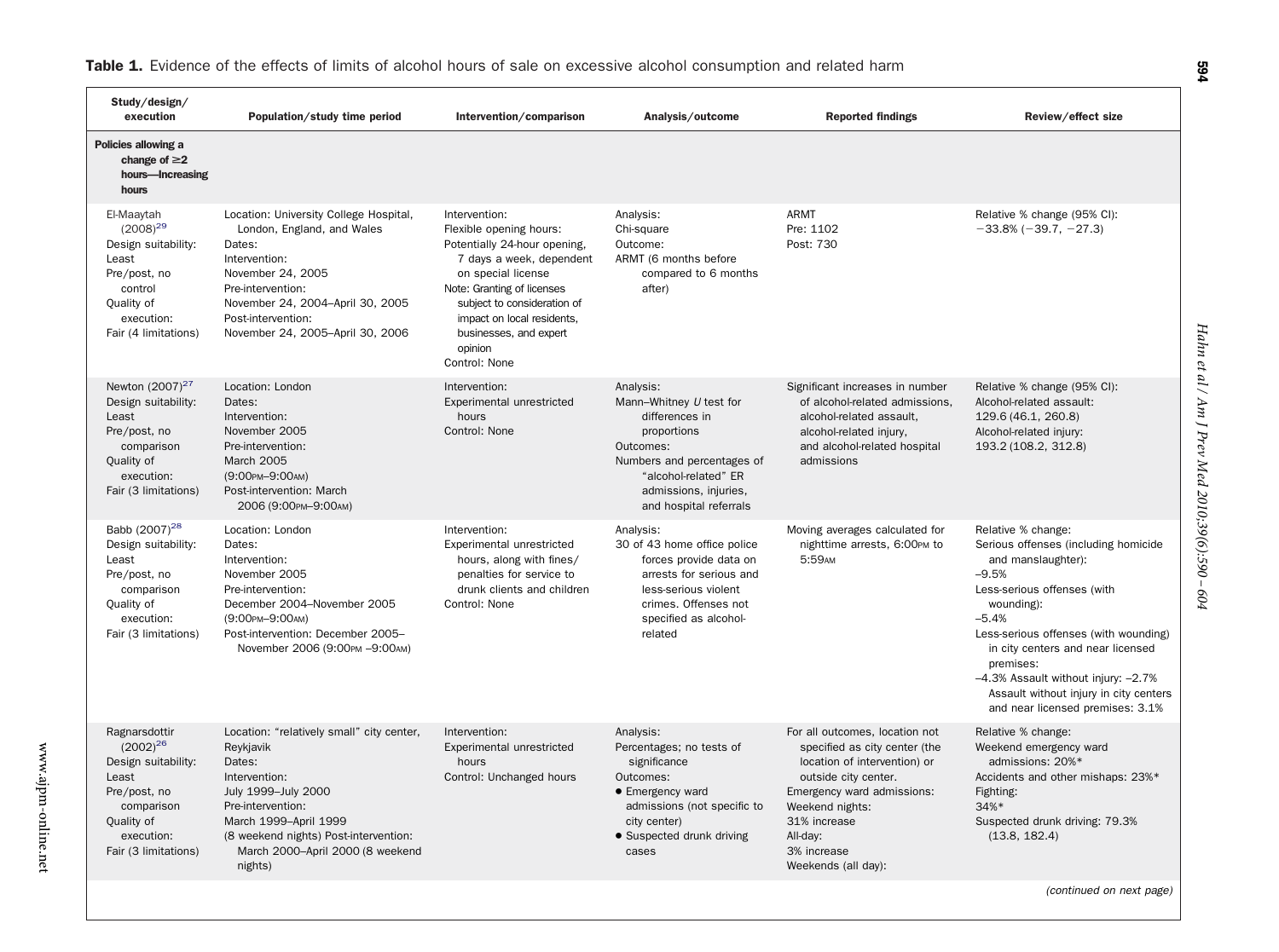#### Table 1. *(continued)*

| Study/design/<br>execution                                                                                                                            | Population/study time period                                                                                                                                                                                             | Intervention/comparison                                                                                                                                                                                                                                                                                                                                                                                                                         | Analysis/outcome                                                                                                                                                   | <b>Reported findings</b>                                                                                                                                                                                                                                                                                      | Review/effect size                                                                                           |
|-------------------------------------------------------------------------------------------------------------------------------------------------------|--------------------------------------------------------------------------------------------------------------------------------------------------------------------------------------------------------------------------|-------------------------------------------------------------------------------------------------------------------------------------------------------------------------------------------------------------------------------------------------------------------------------------------------------------------------------------------------------------------------------------------------------------------------------------------------|--------------------------------------------------------------------------------------------------------------------------------------------------------------------|---------------------------------------------------------------------------------------------------------------------------------------------------------------------------------------------------------------------------------------------------------------------------------------------------------------|--------------------------------------------------------------------------------------------------------------|
|                                                                                                                                                       | *Weekend nights defined as Saturday<br>or Sunday from 12:00 MN to 7:00 AM                                                                                                                                                |                                                                                                                                                                                                                                                                                                                                                                                                                                                 |                                                                                                                                                                    | 20% increase<br>Weekdays: 2% decrease<br>Reasons for admission include<br>incidents often related to<br>drinking: Accidents and other<br>mishaps: 23% increase<br>Fighting: 34% increase Non-alcohol-<br>related admission types: No<br>change Suspected drunk driving:<br>1999: 29<br>2000: 52               |                                                                                                              |
| Smith (1988) <sup>25</sup><br>Design suitability:<br>Least<br>Pre/post, no<br>comparison<br>group<br>Quality of<br>execution:<br>Fair (3 limitations) | Location:<br>Tasmania, Australia<br>Dates:<br>Intervention:<br>August 10, 1977<br>Pre-intervention:<br>July 1, 1971-June 30, 1977<br>Follow-up:<br>October 1, 1977-September 30, 1978                                    | Intervention:<br>Unrestricted hours allowed<br>throughout week. Smith<br>reports numbers of actual<br>hours did not change, but<br>hours shifted to later times.<br>Exceptions (mandatory<br>closing):<br>Sundays 5:00 AM-12:00NOON<br>Sundays 8:00PM-12:00MN<br>Good Friday<br>Prior hotel opening hours:<br>Monday-Saturday:<br>10:00 AM-10:00PM<br>Sunday: 12:00NOON-8:00PM<br>Control:<br>Number of injury crash from<br>6:00 PM to 10:00PM | Analysis:<br>Chi-square<br>Outcome:<br>Crash injury between<br>10:00pm and 6:00am                                                                                  | Traffic injury crash:<br>Increased between 10:00PM and<br>6:00AM.<br>Although the number occurring<br>directly after the former<br>closing time decreased, both<br>the proportion and the<br>absolute number of traffic<br>injury crash from 12:00MN to<br>6:00AM increased, for a total<br>overall increase. | Relative % change (95% CI):<br>Traffic injury crash:<br>$10.8\%$ (-1.5, 21.2)                                |
| Raymond (1969) <sup>22</sup><br>Design suitability:<br>Greatest<br>Pre/post, no<br>comparison.<br>Quality of<br>execution:<br>Fair (3 limitations)    | Location:<br>Melbourne, Victoria (Australia)<br>Dates:<br>Intervention:<br>February 1, 1966<br>Pre-intervention:<br>1964-1965<br>Follow-up:<br>1966-1967 after period<br>Note: data collection begins January 1,<br>1966 | Intervention: Closing time<br>extended from 6:00PM to<br>10:00PM<br>Control: Sundays                                                                                                                                                                                                                                                                                                                                                            | Analysis:<br>Outcomes:<br>• Casualty accidents<br>• Total accidents<br><b>Pedestrian accidents</b><br>Single-vehicle accidents<br><b>O</b> Multi-vehicle accidents | Summary of major findings:<br>Total accidents:<br>No change<br>Hourly distribution of accidents<br>occurring from 6:00PM to<br>11:00PM changed significantly:<br>Sharp decrease from 6:00PM to<br>7:00pm and an increase from<br>10:00pm to 11:00pm.                                                          | Graphical comparison of weekdays<br>and Saturday with hours change vs<br>Sunday without change:<br>No effect |
| Williams $(1972)^{23}$<br>Design suitability:<br>Moderate<br>Interrupted time<br>series                                                               | Location:<br>Victoria, Australia<br>Dates:<br>Intervention:                                                                                                                                                              | Intervention: Closing time<br>extended from 6:00PM to<br>10:00PM<br>Control: None                                                                                                                                                                                                                                                                                                                                                               | Analysis:<br>Maximum likelihood<br>estimates<br>Outcome:                                                                                                           | Sales increase \$1.9 per quarter<br>due to 10:00PM closing<br>Equivalent to 12% increase                                                                                                                                                                                                                      | Consumption change:<br>$12\%$ (ns)*<br>*Cls not calculable because of lack of<br>data                        |
|                                                                                                                                                       |                                                                                                                                                                                                                          |                                                                                                                                                                                                                                                                                                                                                                                                                                                 |                                                                                                                                                                    |                                                                                                                                                                                                                                                                                                               | (continued on next page)                                                                                     |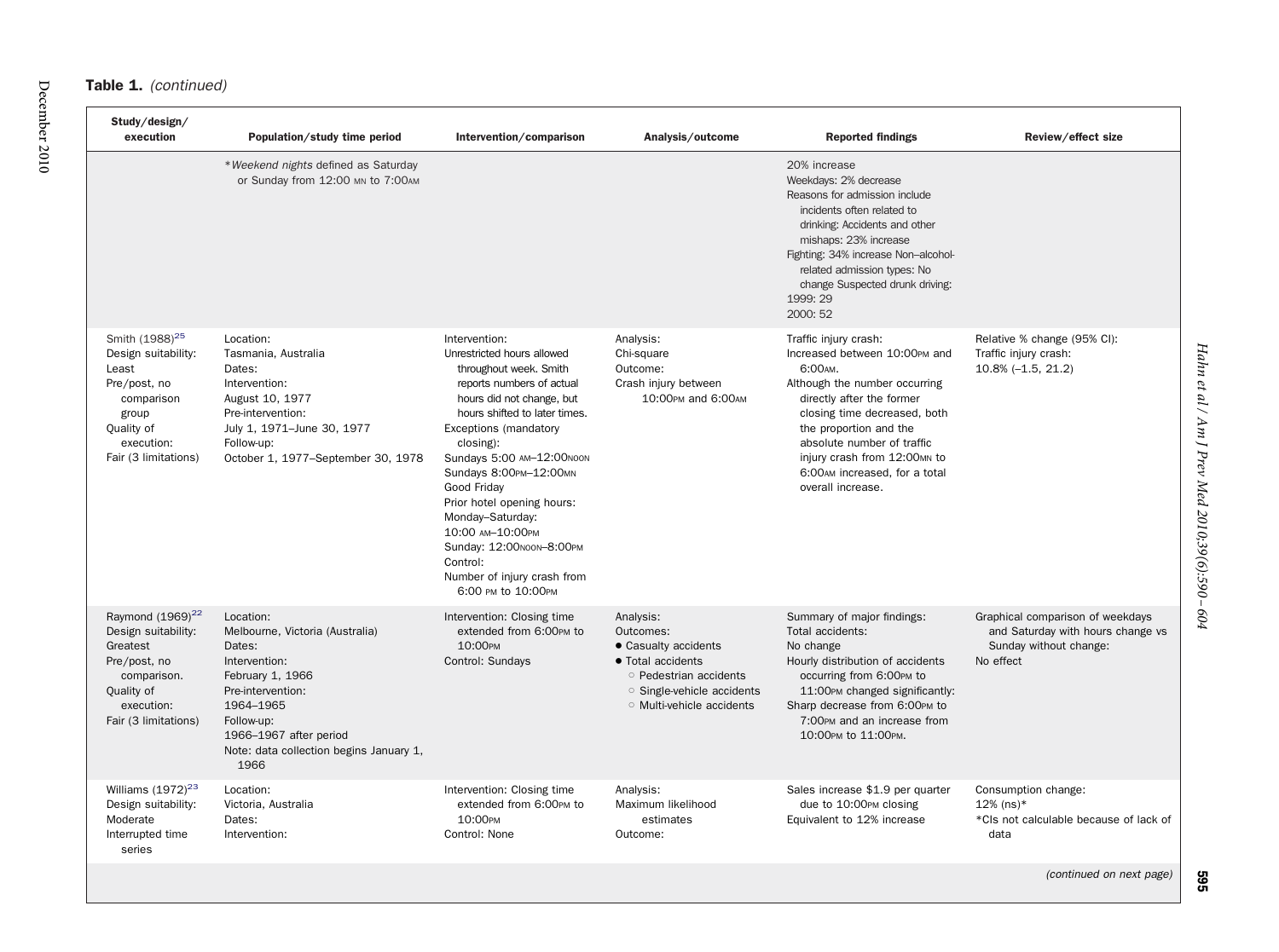| Study/design/<br>execution                                                                                                                                         | Population/study time period                                                                                                                                                                                                                                                  | Intervention/comparison                                                                                                                                                                                                                                                                                                                                                                     | Analysis/outcome                                                                                                                                                                                 | <b>Reported findings</b>                                                                                                                                                                                                                         | Review/effect size                                                                                                                            |
|--------------------------------------------------------------------------------------------------------------------------------------------------------------------|-------------------------------------------------------------------------------------------------------------------------------------------------------------------------------------------------------------------------------------------------------------------------------|---------------------------------------------------------------------------------------------------------------------------------------------------------------------------------------------------------------------------------------------------------------------------------------------------------------------------------------------------------------------------------------------|--------------------------------------------------------------------------------------------------------------------------------------------------------------------------------------------------|--------------------------------------------------------------------------------------------------------------------------------------------------------------------------------------------------------------------------------------------------|-----------------------------------------------------------------------------------------------------------------------------------------------|
| Quality of execution:<br>Fair (2 limitations)                                                                                                                      | January 2, 1966<br>Pre-intervention:<br>1958-1966 Follow-up: 1966-1969                                                                                                                                                                                                        |                                                                                                                                                                                                                                                                                                                                                                                             | Consumption of alcohol in Aus\$<br>sales per capita controlled<br>for price of beer and<br>consumer price index                                                                                  | Note: Author reports no<br>significant effect because SEs<br>are large                                                                                                                                                                           |                                                                                                                                               |
| Smith (1988) <sup>24</sup>                                                                                                                                         | Location: Victoria, Australia<br>Dates:<br>Intervention:<br>January 2, 1966                                                                                                                                                                                                   | Intervention: Closing time<br>extended from 6:00PM to<br>10:00PM<br>Control: None                                                                                                                                                                                                                                                                                                           | Injury crash change: Yearly<br>vehicle crashes 3 years<br>before and 1 year after<br>the change in hours. No<br>assessment of alcohol-<br>relatedness of crashes                                 | An increase of 11.5% in<br>automobile crash injuries<br>associated with the change in<br>hours (not taking entire day<br>into account)                                                                                                           | Relative % change (95% CI):<br>$3.6\%$ ( $-16.6$ , 28.8)                                                                                      |
| Smith (1990) <sup>30</sup><br>Design suitability:<br>Least Pre/post, no<br>comparison<br>Quality of execution:<br>Fair (3 limitations)                             | Location:<br>Victoria, Australia<br>Dates:<br>Intervention:<br>(1) July 13, 1983<br>(2) November 1984<br>Pre-intervention:<br>January 1, 1980-December 31, 1983<br>Follow-up (1): January 1,<br>1984-December 31, 1984<br>Follow-up (2): January 1,<br>1985-December 31, 1985 | Intervention:<br>(1) Two 2-hour periods<br>allowed on Sundays<br>between 12:00NOON and<br>8:00PM<br>(2i) Full hours allowed<br>between 12:00NOON and<br>8:00PM on Sunday<br>(2ii) Monday to Saturday<br>sales extended from<br>10:00pm to 12:00mn<br>(2iii) Sunday restaurant hours<br>increased to 12:00 NOON to<br>11:30PM (12:00NOON-4:<br>OOPM and 6:00PM-<br>10:00PM)<br>Control: None | Analysis:<br>Chi-squares<br>Outcome:<br>Traffic crash injury                                                                                                                                     | Injury crash during the 4 hours<br>after 8-hour Sunday session                                                                                                                                                                                   | Relative % change (95% CI):<br>8.5(2.2, 15.2)                                                                                                 |
| Briscoe $(2003)^{31}$<br>Design suitability:<br>Least Cross-sectional<br>Quality of execution:<br>Fair (3 limitations)                                             | Location:<br>Victoria, Australia<br>Dates:<br>Intervention: July 1998-June 2000                                                                                                                                                                                               | Intervention: 24-hour permit<br>granted to some on-<br>premises alcohol outlets                                                                                                                                                                                                                                                                                                             | Analysis: descriptive<br>statistics<br>Outcomes: Number of<br>assaults within outlets<br>during study period                                                                                     | Summary of major findings:<br>Authors claim that there is an<br>association between 24-hour<br>permits and high rates of<br>assaults. However, findings<br>appear contradictory and do<br>not allow re-evaluation.                               | Inconclusive                                                                                                                                  |
| Policies allowing a<br>change of $<$ 2 hours                                                                                                                       |                                                                                                                                                                                                                                                                               |                                                                                                                                                                                                                                                                                                                                                                                             |                                                                                                                                                                                                  |                                                                                                                                                                                                                                                  |                                                                                                                                               |
| Chikritzhs (1997) <sup>32-35</sup><br>Design suitability:<br>Greatest<br>Before and after design<br>with comparison<br>Quality of execution:<br>Fair (3 penalties) | Location: Perth, Western Australia (WA)<br>Dates:<br>Data collected from July 1, 1991 to<br>June 30, 1995 for:<br>• Assaults<br>Data collected from July 1, 1990 to<br>June 30, 1996 for:<br>• Road-block breath testing<br>• Accidents                                       | Intervention (1988): ETPs<br>only (until 1:00 AM instead<br>of 12 <sub>MN</sub> )<br>Control: Hotels that served in<br>standard hours (until 12:<br>OOMN) throughout study<br>period (non-ETPs)                                                                                                                                                                                             | Analysis to test for ETP<br>association:<br>• Paired t-tests<br>• Repeated measures<br>analysis<br>· Multiple Linear Regression<br>Outcomes:<br>• Monthly assault rates<br>• Impaired driver BAL | Monthly assaults per hotel:<br>ETP hotels:<br>Pre: 0.121; Post: 1.87<br>Non-ETP hotels:<br>Pre: 0.112; Post: 0.133<br>*Adjusting for alcohol sales<br>eliminated effect of ETPs<br>(e.g., increased consumption<br>accounted for increased harm) | Relative % change:<br>Monthly assaults per hotel:<br>30.1%<br>Wholesale alcohol purchases:<br>10.5%<br>Alcohol-related road crashes:<br>51.3% |

*(continued on next page)*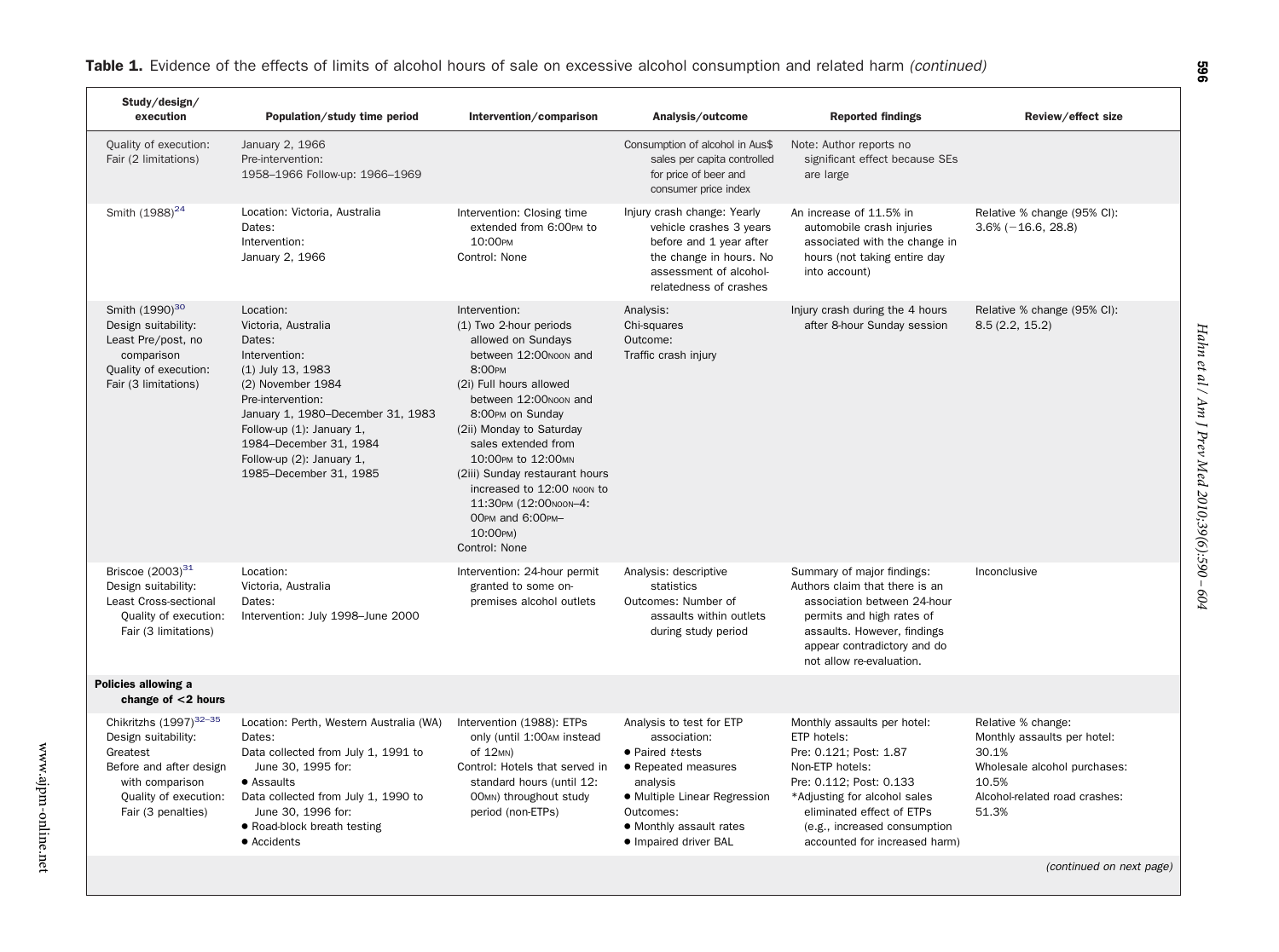### Table 1. *(continued)*

| Study/design/<br>execution                                                                                                                                         | Population/study time period                                                                                                                                                                       | Intervention/comparison                                                                                                                                                                                                                                                | Analysis/outcome                                                                           | <b>Reported findings</b>                                                                                                                                                                                                  | Review/effect size                                                                                                                             |
|--------------------------------------------------------------------------------------------------------------------------------------------------------------------|----------------------------------------------------------------------------------------------------------------------------------------------------------------------------------------------------|------------------------------------------------------------------------------------------------------------------------------------------------------------------------------------------------------------------------------------------------------------------------|--------------------------------------------------------------------------------------------|---------------------------------------------------------------------------------------------------------------------------------------------------------------------------------------------------------------------------|------------------------------------------------------------------------------------------------------------------------------------------------|
|                                                                                                                                                                    | • Routine police patrols                                                                                                                                                                           |                                                                                                                                                                                                                                                                        | • Alcohol-related crashes<br>• Wholesale alcohol<br>purchase                               | ETP hotels:<br>Pre: 670,403; Post: 881,048<br>Non-ETP hotels: Pre: 686,094;<br>Post: 815.822<br>Alcohol-related road crashes:<br>ETP hotels: Pre: 0.0781; Post:<br>0.0808<br>Non-ETP hotels: Pre: 0.0731;<br>Post: 0.0503 |                                                                                                                                                |
| Smith (1987) <sup>36</sup><br>Design suitability:<br>Least<br>Before and after<br>design, no<br>comparison<br>Quality of<br>execution:<br>Fair (3 penalties)       | Location: New South Wales, Australia<br>Dates:<br>Intervention:<br>Weekday/Saturday closing hours:<br>changed from 10:00pm to 11:00pm<br>Pre-intervention:<br>1976-1979<br>Follow-up:<br>1980-1981 | Intervention:<br>Hours: Weekday/Saturday<br>evening closing hours<br>extended from 10:00PM to<br>11:00PM December 1979<br>Sunday hours and outlet<br>types also expanded<br>December 1980 BAC levels<br>lowered from 0.08% to<br>0.05%<br>Control: No comparison group | Analysis:<br>Percentage change<br>Outcomes:<br>Motor vehicle fatalities                    | Summary of major findings:<br>Findings on this outcome not<br>considered                                                                                                                                                  | Relative % change in motor vehicle<br>fatalities:<br>$-2.7%$                                                                                   |
| Knight (1980) <sup>37</sup><br>Design suitability:<br>Least<br>Before and after<br>study without<br>comparison<br>Quality of<br>execution:<br>Fair (4 limitations) | Location: 4 major cities and central<br>belt of Scotland<br>Dates:<br>Intervention:<br>Hours: December 13, 1976<br>Pre-intervention:<br>October-November 1976<br>Follow-up:<br>March 1977          | Intervention:<br>Hours: Evening closing hours<br>extended from 10:00PM to<br>11:00PM in December<br>1977<br>(Sunday licenses issued<br>October 1977)<br>Control: No comparison group                                                                                   | Analysis:<br>Percentage changes<br>Outcomes:<br>Consumption and patterns of<br>consumption | Change in consumption (in<br>standard units) from before to<br>after the time change:<br>Men: $-0.9$ units/week<br>Women: 0.2 units/week                                                                                  | Relative % change in consumption<br>following extended hour:<br>Men: $-4.9%$<br>Women: 3.8%                                                    |
| Bruce (1980) <sup>38</sup><br>Design suitability:<br>Least<br>Before and after<br>study with no<br>comparison<br>Quality of<br>execution:<br>Fair (2 limitations)  | Location: 4 major cities and central<br>belt of Scotland<br>Dates:<br>Intervention:<br>Hours: December 13, 1976<br>Pre-intervention:<br>October-November 1976<br>Follow-up:<br>March 1977          | Intervention:<br>Hours: Evening closing hours<br>extended from 10:00PM to<br>11:00PM in December<br>1977<br>(Sunday licenses issued<br>October 1977)<br>Control: No comparison group                                                                                   | Analysis:<br>Percentage changes<br>Outcomes:<br>Beer sales in bulk barrels                 | Beer sales in bulk barrels<br>Mean 1970-1976/1977<br>3,7856,143/40,262,000<br>3,264,000/366,800                                                                                                                           | Relative % change:<br>Beer sales in bulk barrels<br>5.7%                                                                                       |
| De Moira (1995) <sup>39</sup><br>Duffy (1996) <sup>40</sup><br>Design suitability:<br>Greatest                                                                     | Location: England/Wales<br>Dates:<br>Intervention:                                                                                                                                                 | Intervention: Extension of<br>opening and Sunday hours<br>• Opening hour changed from<br>11:00 AM to 10:00 AM                                                                                                                                                          | Analysis:<br>Logistic linear regression,<br>analysis of deviance<br>Outcomes:              | Summary of major findings:<br>Mortality:<br>No increase in:<br>• Liver disease and cirrhosis                                                                                                                              | Relative % changes (95% CI):<br>Mortality from diverse alcohol-related<br>diseases: no effect<br>Convictions for sales to underage<br>patrons: |

Hahn et al / Am J Prev Med 2010;39(6):590 - 604 *Hahn et al / Am J Prev Med 2010;39(6):590 – 604*

*(continued on next page)*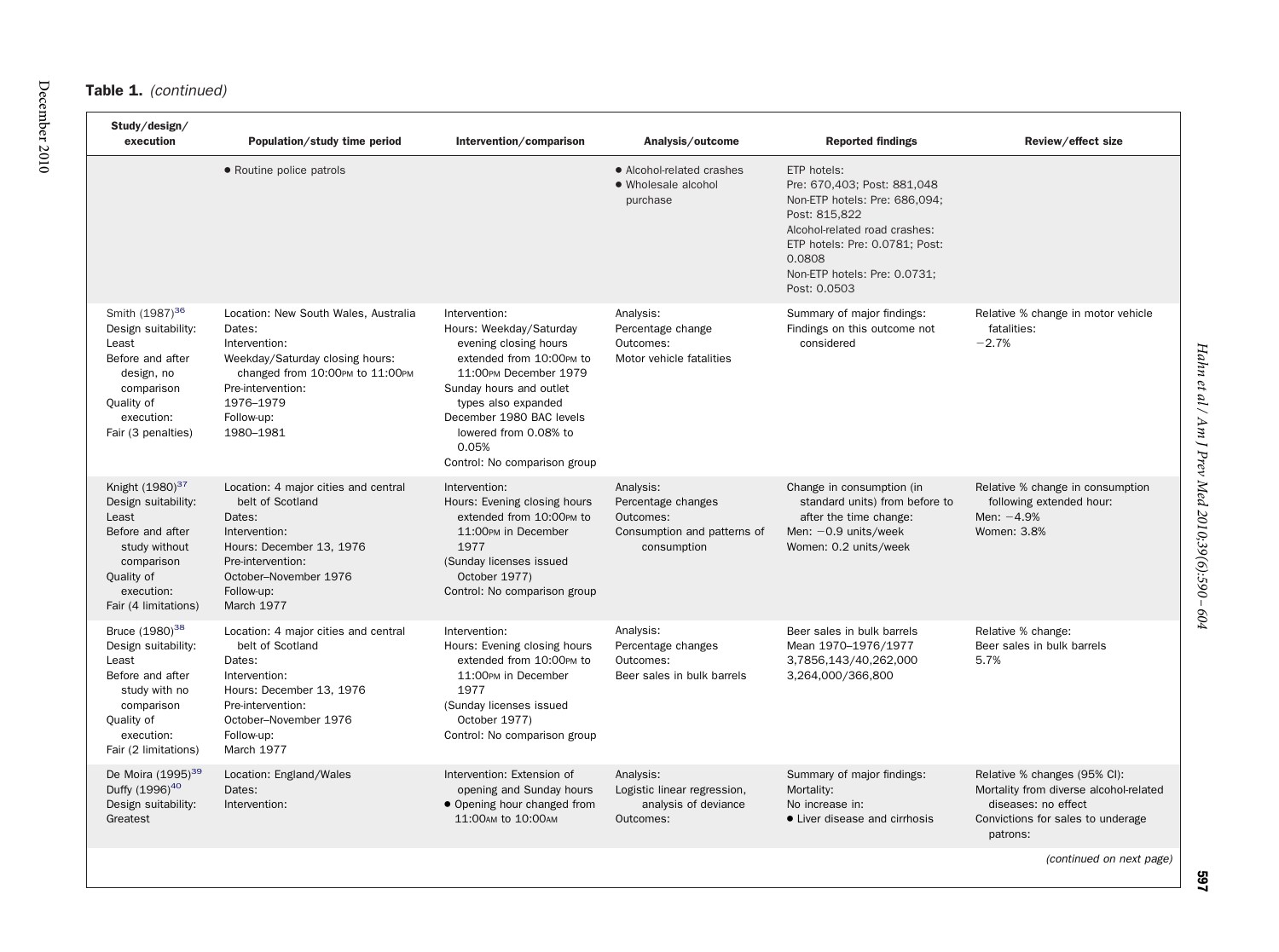| Study/design/<br>execution                                                                                                                                                                         | Population/study time period                                                           | Intervention/comparison                                                                                                                                                                                                                                                                                                                                                     | Analysis/outcome                                                                                                                                                                                                                                                                                                                                                   | <b>Reported findings</b>                                                                                                                                                                                                                                                                                                                                                                                                                                                                                                                                                                                                  | Review/effect size                                                                                                          |
|----------------------------------------------------------------------------------------------------------------------------------------------------------------------------------------------------|----------------------------------------------------------------------------------------|-----------------------------------------------------------------------------------------------------------------------------------------------------------------------------------------------------------------------------------------------------------------------------------------------------------------------------------------------------------------------------|--------------------------------------------------------------------------------------------------------------------------------------------------------------------------------------------------------------------------------------------------------------------------------------------------------------------------------------------------------------------|---------------------------------------------------------------------------------------------------------------------------------------------------------------------------------------------------------------------------------------------------------------------------------------------------------------------------------------------------------------------------------------------------------------------------------------------------------------------------------------------------------------------------------------------------------------------------------------------------------------------------|-----------------------------------------------------------------------------------------------------------------------------|
| Prospective data<br>collection with<br>intervention and<br>control<br>populations<br>Quality of<br>execution:<br>Fair (2 limitations)                                                              | August 1988<br>Pre-intervention:<br>1980-1988<br>Follow-up:<br>1988-1991               | • Extra hour on Sunday<br>(hours allowed from 12:<br>OONOON until 10:30PM, with<br>a mandatory break of 4<br>hours beginning at 3:00PM)<br>• Drinking-up time increased<br>from 10 to 20 minutes<br>(weekdays only)<br>• Off-premises sales allowed<br>from 8:00AM<br>Control: Scotland (positive<br>control, having already<br>extended hours several<br>years previously) | • Liver disease and Cirrhosis<br>Mortality<br>• Pancreatitis mortality<br>• Alcohol poisoning<br>• Alcohol-dependent<br>syndrome<br>• Alcohol psychosis<br>• Workplace absenteeism<br>· Workplace accidents<br>• Road accidents<br>• Positive breath tests<br>• Drunk driving convictions<br>• Drunkenness offenses<br>• Crimes of violence<br>• Underage drinking | • Pancreatitis<br>• Alcohol poisoning<br>• Alcohol-dependent syndrome<br>• Alcohol psychosis<br>Workplace:<br>No increase in:<br>· Workplace absenteeism<br>• Serious or fatal workplace<br>accidents<br>Increase in:<br>• Slight workplace accidents<br>RR Scotland: 1.34<br>RR E and E: 1.01<br>Motor vehicle:<br>No increase in:<br>• Drunk driving convictions<br>• Positive breath tests<br>• Fatal and serious road<br>accidents<br>Increase in:<br>• Slight road accidents<br>Relative % change: 3.5%<br>Public order:<br>No increase in:<br>• Drunkenness offenses<br>• Crimes of violence<br>• Underage drinking | 64.1% (21.2%, 99.0%)<br>Purchases by minors:<br>$-62.4\%$ (72.9%, 46.5%)<br>Recorded violent crime:<br>15.5% (14.0%, 17.0%) |
| Vingilis $(2005)^{41}$<br>Design suitability:<br>Greatest<br>Prospective data<br>collection with<br>intervention and<br>control<br>populations<br>Quality of<br>execution:<br>Fair (3 limitations) | Intervention:<br>May 1996<br>Pre-intervention:<br>1992-1996<br>Follow-up:<br>1996-1999 | Intervention: On May 1,<br>1996, Ontario, Canada,<br>amended the Liquor<br>License Act to extended<br>closing hours for alcohol<br>sales and service in<br>licensed establishments<br>from 1:00AM to 2:00AM<br>Control: Michigan and New<br>York states, in which<br>similar changes did not<br>occur                                                                       | Analysis: Supposedly<br>interrupted time series.<br>but results not given.<br>Graphical analyses.<br>Outcomes: Motor vehicle<br>fatalities, alcohol-related<br>and all<br>Consumption                                                                                                                                                                              | Summary of major findings:<br>No significant change relative to<br>controls<br>Declines in consumption<br>reported                                                                                                                                                                                                                                                                                                                                                                                                                                                                                                        | Findings:<br>No significant change relative to<br>controls                                                                  |

Table 1. Evidence of the effects of limits of alcohol hours of sale on excessive alcohol consumption and related harm *(continued)*

\*Cls not calculable due to the lack of data.

ARMT, alcohol-related maxillofacial trauma; ETP, extended trading permit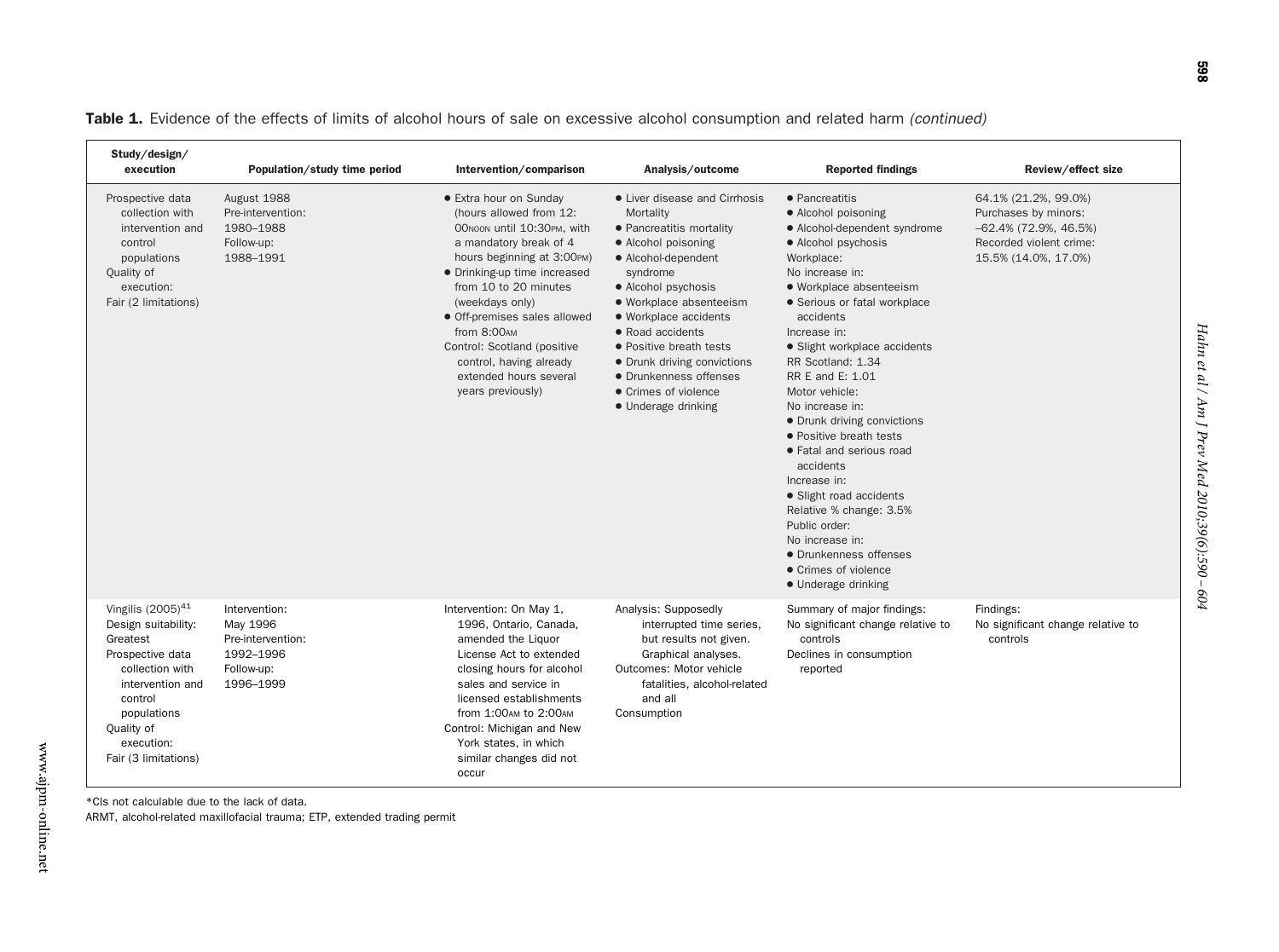study<sup>[22](#page-13-0)</sup> compared trends in motor vehicle–related outcomes on weekdays and Saturdays before and after the hours of alcohol sales at on-premises alcohol outlets in Victoria, Australia, were extended, to the same outcomes on Sundays, when there was no change in hours. The author found that the increase in hours of sales on weekdays and Saturday did not signifıcantly affect the number of crashes that occurred on these days. However, she observed a change in the timing of crashes corresponding to the change in the closing time of the on-premises alcohol outlets. Thus, in this study, it appeared that although the number of events may not have been affected by the change in the closing time of alcohol outlets, their timing was affected. In contrast to this study's fındings, two subsequent analyses of the same event concluded that the increase in hours was associated with increases in consumption<sup>23</sup> and motor vehicle crash injuries.<sup>[24](#page-13-0)</sup>

In 1984, hours available for alcohol service in Victoria were extended from 10:00PM until 12:00MN on weekdays and Saturdays and in length of time open from 4 hours to 8 hours on Sundays (a day on which alcohol sales had been previously allowed). Information on hours prior to the weekday and Saturday extension is not given. A study of this event<sup>30</sup> found an increase in motor vehicle crash injuries associated with these increases in hours.

Between July 1998 and June 2000, Victoria granted 24-hour permits to some on-premises alcohol outlets. A cross-sectional study comparing rates of assaults in outlets granted and not granted 24-hour permits is inconclusive. $31$  Although authors claim that higher rates of assault are associated with 24-hour facilities, their statements describing results are inconsistent, and the authors do not provide data to allow re-evaluation.

In Tasmania (Australia), licensed premises were allowed to stay open until any hour in 1977. Prior Monday– Saturday opening hours were 10:00AM–10:00PM; Sunday hours, 12NOON-8:00PM. The assumption by policymakers underlying unrestricted closing times was that possibly intoxicated clients would not be exiting the facilities at the same time, potentially decreasing risks, because different outlets would choose different closing hours. A study of this event<sup>[25](#page-13-0)</sup> found an increase in motor vehicle crash injuries associated with these increases in hours.

In Reykjavik, licensed premises were allowed to stay open until any hour in the year 1999 on an experimental basis. Prior closing requirements were 11:30 PM on weekdays and 2:00 AM on weekends. Researchers found increases in emergency room admissions, injuries, fıghting, and suspected driving while intoxicated.<sup>[26](#page-13-0)</sup>

Finally, the United Kingdom's Licensing Act of 2003 allowed sales of alcoholic beverages 24 hours a day in England and Wales, beginning in November 2005, subject to local licensing requirements. Three studies assessing the impact of this increase in hours of sale produced mixed results.<sup>27-29</sup> Two studies<sup>[28,29](#page-13-0)</sup> found a relative decrease in harms (violent criminal offenses and alcoholrelated maxillofacial trauma, respectively), whereas a third study<sup>[27](#page-13-0)</sup> found a relative increase in harms (alcoholrelated assault and injury) subsequent to this increase in hours of sale.

Among the ten studies in this body of evidence,  $2^{2-31}$ two studies<sup>[28,29](#page-13-0)</sup> found that an increase of  $\geq$ 2 hours in the hours of sale led to decreased alcohol-related harms (i.e., injury and serious violent crime), and six studies<sup>23-27,30</sup> found an increase in alcohol-related harms relative to the period before the increase in hours of sale took place [\(Figure 2\)](#page-10-0). The study by Raymond<sup>[22](#page-13-0)</sup> found no effect. One study<sup>23</sup> found a nonsignificant increase in alcohol consumption associated with the increase in hours in Victoria, Australia, in 1966.

Information on the requirement that premises seek permits prior to expanding hours may not have been complete in the studies reviewed. To the extent that stated permit requirements accurately reflect the expansion process, there appears to be no systematic effect of permitting. Although the harmful effects of permitted expansions appear to be larger than those in which permits were not required [\(Figure 2\)](#page-10-0) there were also effects in the opposite direction for studies of permitted settings.

# Studies of Changes of  $\leq$  2 Hours in Hours of Sale

Six studies of five events (reported in ten papers<sup>32-41</sup>) that resulted in a change of <2 hours of sale met the inclusion criteria. All studies were of on-premises alcohol outlets. Three studies (seven papers $32-35,39-41)$  were of greatest design suitability, three<sup>36-38</sup> were of least suitable design; all were of fair quality of execution. One study (two pa $pers<sup>39,40</sup>$  of the extension of opening hours in England and Wales in 1988 did not allow the calculation of effects for several outcomes, but it reported small and inconsis-tent results on multiple alcohol-related outcomes. One<sup>[41](#page-14-0)</sup> provides graphics and report using interrupted time series but does not report numeric results.

In 1993, Perth, Australia allowed on-premises outlets to extend their closing time from 12:00<sub>MN</sub> to 1:00<sub>AM.</sub><sup>32-35</sup> Findings were inconsistent, with a reported increase of alcohol wholesale but a decline in drunk driving and an increase in assaults and in alcohol-related crashes. None of these fındings was signifıcant.

In December 1979, the state of New South Wales in Australia expanded on-premises alcohol outlet closing hours from 10:00PM to 11:00PM, at the same time expanding Sunday hours and outlet settings. A study of these events<sup>36</sup> proposed using the weekdays as the control in an assessment of the effects of increased Sunday sales on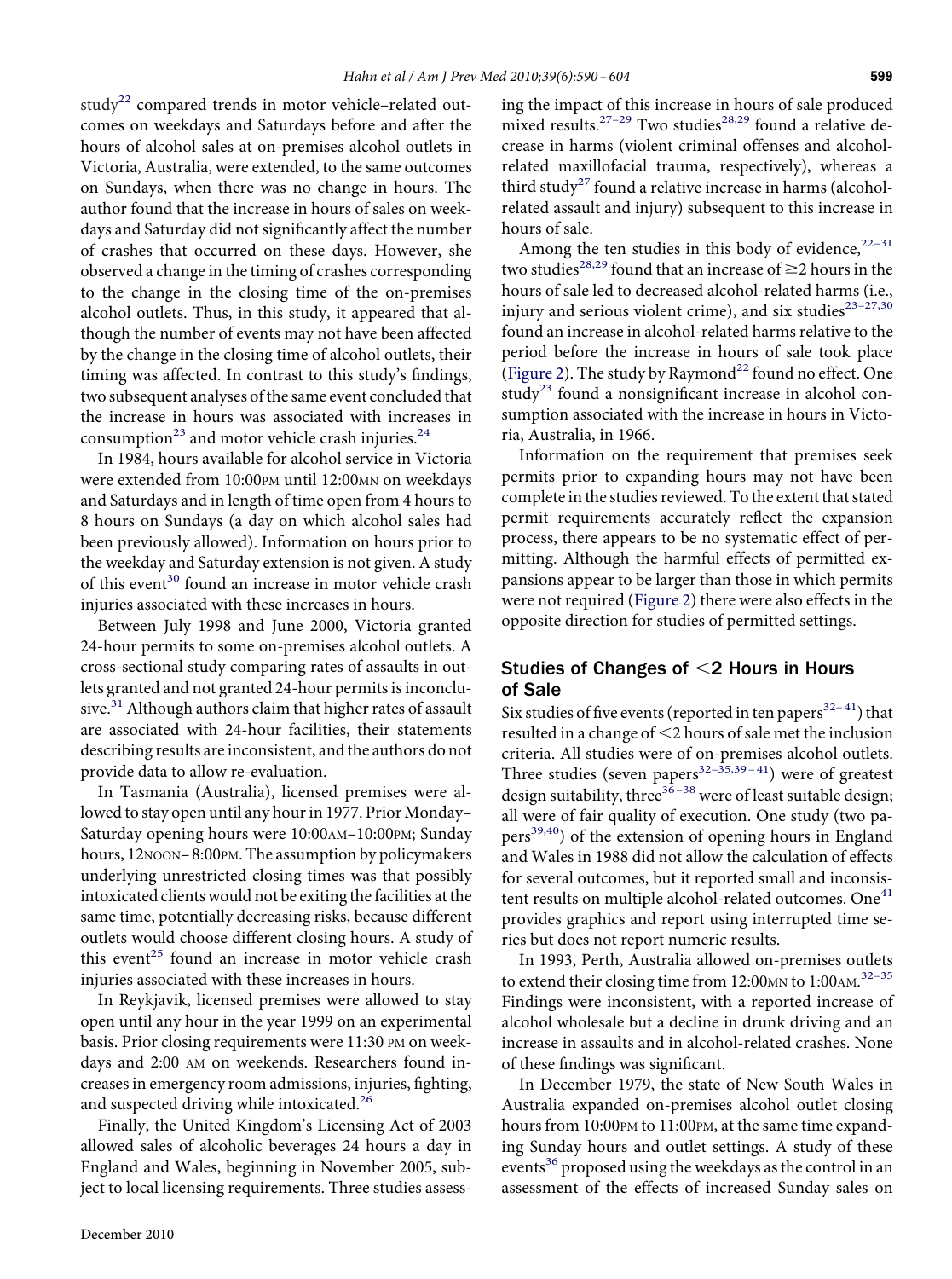<span id="page-10-0"></span>

Figure 2. Relative percentage change in diverse outcomes associated with increases of  $\geq 2$ hours

DUI, driving under the influence

motor vehicle fatalities. However, this comparison is biased toward a null effect, given the change in weekday hours. A comparison of weekday fatalities before and after the weekday expansion indicates a reduction of 2.7% in motor vehicle fatalities over the study period associated with the weekday increase of 1 hour in closing time. However, this outcome may be confounded by a reduction from 0.08% to 0.05% in maximum legal blood alcohol levels in December 1980, which would have been expected to deter drunk driving and reduce motor vehicle injuries.

In 1976, Scotland allowed on-premises outlets to ex-tend their closing time from 10:00PM to 11:00PM.<sup>[37,38](#page-13-0)</sup> Reported changes were small and not consistent in direction. Knight found increased consumption for women and decreased consumption for men, and Bruce reported a small increase in the per capita consumption of beer.

In 1988, England and Wales extended the closing hours at on-premises outlets from 10:30PM to 11:00PM and moved the opening time from 11:00AM to 10:00AM. [39,40](#page-13-0) The outcomes, including mortality from liver disease and cirrhosis, pancreatitis, alcohol poisoning, "alcohol-dependent syndrome," alcohol psychosis, workplace absenteeism and injury, and various motor vehicle–related outcomes) assessed in these studies were heterogeneous and included the seemingly contradictory fındings that in comparison with changes in the control setting (Scotland), convictionsfor sales to underage patrons increased by 64.1% (95% CI=21.2%, 99.0%), whereas sales to minors fell substantially. Another fınding was of sale during the same period. The study also assessed changes in the sales of beer, wine, and spirits in Ontario from the period before to the period following the policy change. Numeric results are not reported. Beer consumption declined over the study period, whereas the consumption of wine and spirits declined in the early 1990s and then increased in the later 1990s. The authors conclude that changes in motor vehicle outcomes are "minimal." Their graphics suggest a shift of the timing of alcohol-related fatalities to later hours following the extension of hours of sale.

This small body of evidence indicates no consistent effects of changes of  $\leq$ 2 hours on alcohol-related outcomes. Four events of increases in hours of sale were studied. Only one study of increased hours of sale in Perth, Australia, reported substantial increases in wholesale alcohol purchases, assaults, and motor vehicle crashes. Two studies (of events in England and Wales and in Ontario, Canada) did not provide numeric results but reported small and inconsistent changes in alcoholrelated outcomes including alcohol consumption, multiple alcohol-related causes of mortality, and motor vehicle crashes. Two studies of increased hours of sale in Scotland also reported small and inconsistent changes in alcohol sales and consumption.

Again, information on the requirement that premises seek permits prior to expanding hours may not have been complete in the studies reviewed. To the extent that stated permit requirements accurately reflect the expansion

Finally, in 1996, Ontario Province extended closing hours in on-premises alcohol outlets from 1:00AM to 2:00AM. A study<sup>41</sup> of this event used graphics and interrupted time series to assess the effects of this change on all and alcohol-related fatal motor vehicle crashes. Changes in Ontario were compared with changes in Michigan and New York, neither of which changed hours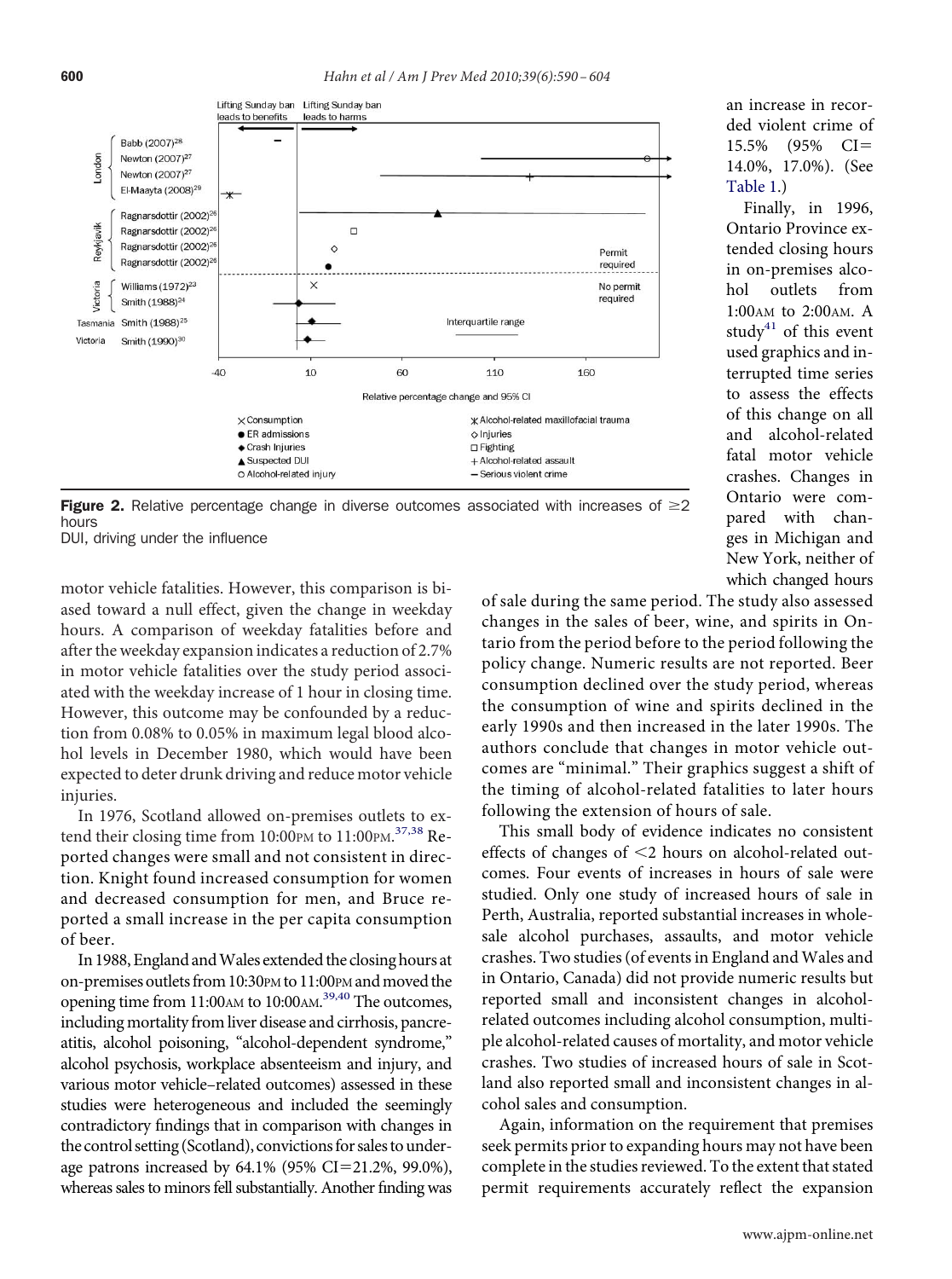process, there appears to be no systematic effect of permitting (Figure 3).

# Applicability

The studies in this review were conducted in a variety of settings outside the U.S. and during a wide range of time periods. Nonetheless, the association between restrictions on the hours when alcohol may be sold and alcohol-related harms was consistent across most geographic locations (all in highincome countries) and time periods, and the fındings of this review are likely to be relevant for consid-



**Figure 3.** Relative percentage change in diverse outcomes associated with increases of  $\leq$ 2 hours

NSW, New South Wales

ering the potential impact of modifying the number of hours when alcohol may be sold in the U.S.

# Other Harms and Benefits

Maintaining hours of sale may sustain quality of life in communities by controlling alcohol availability, excessive alcohol consumption, and health and social harms resulting from excessive alcohol use (e.g., public drunkenness); evidence of effects on quality of life were not provided by the studies reviewed. Although it is possible that crimes such as illicit alcohol sales may increase in localities where the hours of sale are limited, no evidence of such effects was found in any of the studies evaluated. One study<sup>26</sup> noted increased workload among law enforcement personnel associated with expanded hours of sale.

# Barriers

The maintenance and reduction in the number of hours when alcohol may be sold may affect overall alcohol sales and may thus be opposed by commercial interests involved in manufacture, distribution, and sale of alcoholic beverages. The alcohol industry has generally supported policies that remove restrictions on the access to alcohol.<sup>[42](#page-14-0)</sup>

State pre-emption laws (i.e., state laws that prevent the implementation and enforcement of local policies more restrictive than statewide regulations) can also undermine efforts by local governments to regulate hours of sale.<sup>6</sup> Indeed, the elimination of pre-emption laws related to the sale of tobacco products is one of the health promotion objectives in *Healthy People 2010*. [5](#page-13-0) However, there is no similar objective in *Healthy People 2010* related to the local sale of alcoholic beverages.

## **Economics**

No studies were identifıed that assessed the economic impact of reducing the number of hours when alcohol may be sold. No study was found that specifıcally estimated the magnitude of commercial losses in sales and tax revenues because of a policy of restricting hours of alcohol sales.

## Summary

This review found that increasing the hours when alcohol may be sold by  $\geq$  hours increased alcohol-related harms. Evidence supporting this conclusion was based on studies conducted in on-premises settings outside the U.S. According to *Community Guide* rules of evidence, these fındings provided suffıcient evidence for the effectiveness of maintaining limits on hours of sale for the reduction of alcohol-related harms when efforts are made to increase hours by  $\geq 2$ .<sup>10</sup> Because no qualifying study assessed the effects of reducing hours of sale, the only direct inference that can be made is that reducing hours of sale by  $\geq$  2 is likely to avert alcohol-related harms. How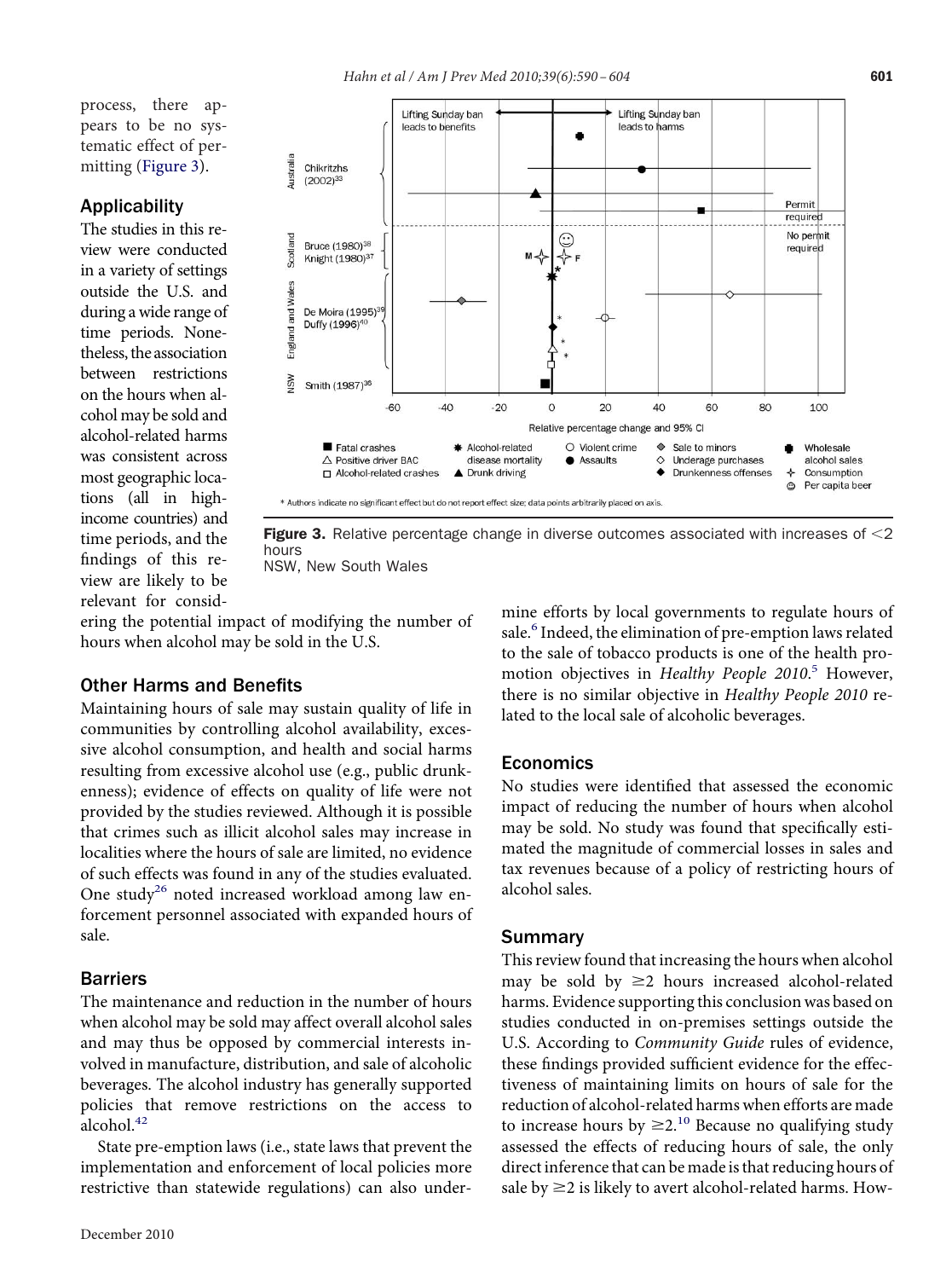ever, it may also be reasonable to expect that reducing hours of sale would also reduce alcohol-related harms.

Because there was no consistent effect on excessive alcohol consumption or related harms of increasing hours of sales by 2 hours, according to *Community Guide* rules of evidence, there was insuffıcient evidence that this intervention had a meaningful effect.<sup>[10](#page-13-0)</sup> Insufficient evidence means that it is not possible to determine from the available evidence whether this policy change had a meaningful effect.

# Research Gaps

All existing research on hours of sale to date has been conducted in nations other than the U.S. It would be useful to have studies of changes in hours of sale in U.S. settings to confırm results from other settings. In addition, all research thus far has assessed the effects of *increasing* hours of sale. Although it may be a less-frequent event, evaluating the effects of *reducing* hours of sale for preventing excessive alcohol consumption and related harms would be useful. Evidence on changes in hours of sale of  $\leq$ 2 hours is currently insufficient because of inconsistent fındings. Thus, when such changes occur, it may be worthwhile to assess the effects of smaller changes in hours of sale on excessive alcohol consumption and related harms to improve our understanding of the "dose–response" and "threshold" relationships between changes in hours of sale and public health outcomes.

Additional research is also needed to more fully assess the costs and benefıts of restricting the number of hours when alcohol is sold. From a societal perspective, economic elements should include intervention costs; loss in sales, tax revenues, and employment; reductions in fatal and nonfatal injuries, crime, and violence; gains in safety and public order; and averted loss of household and workplace productivity.

Finally, no studies were found that assessed the effects of changes in hours of sale in off-premises settings. Although consumers at off-premises settings are less likely to be directly affected by the effects of excessive consumption at the place of purchase, it is nevertheless possible that changes in availability in these settings may also affect alcohol-related harms. This issue merits investigation.

# **Discussion**

Based on a systematic review of qualifying studies, this review confırms the fındings of previous reviews and adds details regarding a possible dose or threshold effect. Evidence of the effects of changes in hours of sale of  $\leq$ 2 hours was insuffıcient to determine effectiveness because of inconsistency among fındings in the body of evidence, leaving unanswered the question of the effects of small increases in hours of sale. Data are not suffıcient to allow systematic assessment of the relative percentage increase in hours (over a baseline) or the placement of the hours within the day.

All of the studies included in this review assessed the effects of increasing hours of sale at on-premises outlets, consistent with the international trend toward expanding the availability of alcoholic beverages. Further scientifıc evidence is needed to fully assess the symmetry between the effects of maintaining existing limits on the hours of sale compared with reducing hours of sale.

The only available evidence of the effects of reducing hours of sale was from a study in Brazil,<sup>43</sup> which did not qualify for inclusion in the review because Brazil is not a high-income nation, and, in general, studies of alcohol consumption from middle- and lower-income nations are thought not to be directly applicable to the contemporary U.S. context. In 1999, the city of Diadema had very high homicide rates; 65% of these were alcohol-related. Most of the homicides occurred between 11:00PM and 6:00AM. Diadema law allowed 24-hour opening of alcohol outlets. In July 2002, a new city law required bars to close at 11:00PM. From 2002 to 2005, homicide rates in the city declined by  $44\%$  (95% CI=27%, 61%), controlling for mortality trends. During this time period, there was also a 17% decline in assaults against women (the only additional outcome assessed); this fınding, however, was not significant.

In addition to the lack of studies that assessed the effect of stricter limits on the hours when alcohol may be sold, the body of qualifying studies in this review had several other limitations. First, some studies did not directly assess the impact of relaxing restrictions on the hours of sales on excessive alcohol consumption and alcoholrelated harms, but rather relied on proxy measures of these effect outcomes (e.g., criminal arrest rates). Second, nearly all of the studies relied on population-based data from public health surveillance systems that did not capture information on alcohol control policies. As a result, many of these studies were unable to control for some potential confounding factors. However, these studies generally assessed changes in the same geographic area before and after the implementation of changes in hours of sale over a fairly short time period. Other contextual factors that could also influence alcohol sales and consumption (e.g., changes in alcohol excise taxes) at the country, state, or community levels were likely to have remained fairly constant during the study periods, allowing for a valid assessment of the impact of changing hours of sale, independent of other factors, on alcoholrelated harms.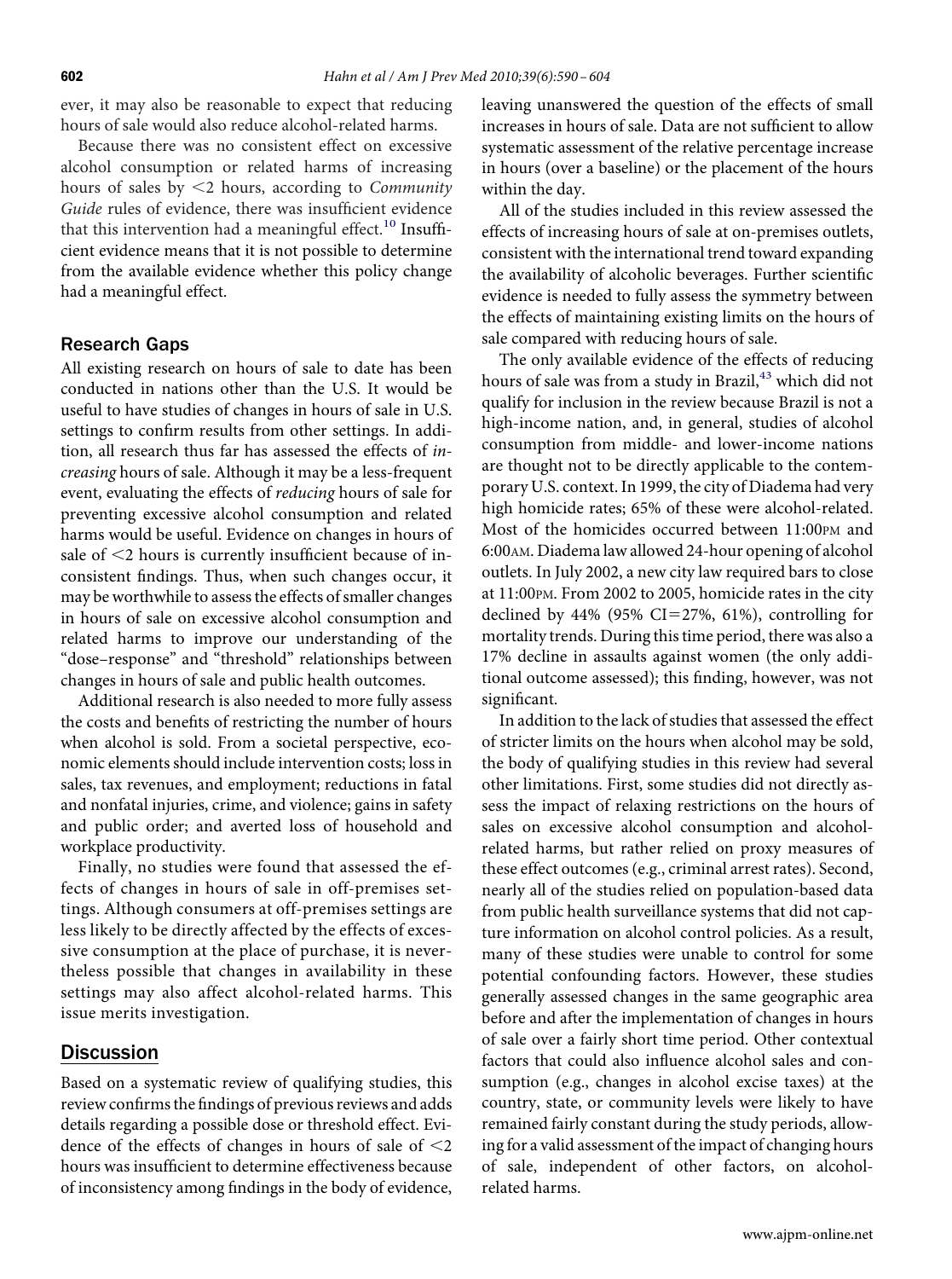<span id="page-13-0"></span>The findings in this review support the potential value of allowing local communities to maintain restrictions on hours of sale. If further research supports the effectiveness of local restrictions on hours of sale, it would also argue for eliminating state pre-emption laws that prohibit local governments from enacting alcohol control policies more restrictive than those that exist statewide.

We acknowledge the support and contributions of Steven Wing of the Substance Abuse and Mental Health Services Administration (SAMHSA) in discussions of this and other reviews.

The fındings and conclusions in this report are those of the authors and do not necessarily represent the offıcial position of the CDC.

No fınancial disclosures were reported by the authors of this paper.

# **References**

- 1. CDC. Alcohol-attributable deaths and years of potential life lost—U.S., 2001. MMWR Morb Mortal Wkly Rep 2004;53(37):866 –70.
- 2. National Center for Health Statistics. Health, U.S., 2005 with chartbook on trends in the health of America. Hyattsville MD: NCHS, 2005. Report No.: 1232.
- 3. Miller JW, Naimi TS, Brewer RD, Jones SE. Binge drinking and associated health risk behaviors among high school students. Pediatrics 2007;119(1):76 – 85.
- 4. Harwood H. Updating estimates of the economic costs of alcohol abuse in the U.S.: estimates, update methods, and data. Report prepared by The Lewin Group for the National Institute on Alcohol Abuse and Alcoholism. Rockville MD: NIAAA, 2000. Report No.: 98-4327.
- 5. USDHHS. Healthy People 2010. [www.healthypeople.gov/.](http://www.healthypeople.gov/)
- 6. Mosher J. Alcohol issues policy briefıng paper: the perils of preemption. Chicago: American Medical Association, 2001.
- 7. Gorovitz E, Mosher J, Pertschuk M. Preemption or prevention? Lessons from efforts to control fırearms, alcohol, and tobacco. J Public Health Policy 1998;19(1):36 –50.
- 8. Pub. L. No. 83-277, 67 Stat. 586 (1983).1983.
- 9. [Wikipedia.org.](http://Wikipedia.org) Alcohol laws of the U.S. by state. [en.wikipedia.org/](http://en.wikipedia.org/wiki/Alcohol_laws_of_the_United_States_by_state) [wiki/Alcohol\\_laws\\_of\\_the\\_United\\_States\\_by\\_state.](http://en.wikipedia.org/wiki/Alcohol_laws_of_the_United_States_by_state)
- 10. Briss PA, Zaza S, Pappaioanou M, et al. Developing an evidence-based Guide to Community Preventive Service—methods. Am J Prev Med 2000;18(1S):35– 43.
- 11. Grover PL, Bozzo R. Preventing problems related to alcohol availability: environmental approaches. DHHS, SAMHSA, CSAP, 1999.
- 12. Stockwell T, Gruenewald P. Controls on the physical availability of alcohol. In: Heather N, Peters TJ, Stockwell T, eds. International handbook of alcohol dependence and problems. Chichester, UK: Wiley, 2004:699 –719.
- 13. Smith DI. Effectiveness of restrictions on availability as a means of preventing alcohol-related problems. Contemp Drug Prob 1988;627–84.
- 14. Popova S, Giesbrect N, Bekmuradov D, Patra J. Hours and days of sale and density of alcohol outlets: impacts on alcohol consumption and damage: a systematic review. Alcohol Alcohol 2009;44:500 –16.
- 15. BaborTF,CaetanoR,CasswellS, etal.Alcohol:no ordinary commodityresearch and public policy, 2nd edition. Oxford, UK: Oxford University Press, 2010.
- 16. WHO. Evidence for the effectiveness and cost-effectiveness of interventions to reduce alcohol-related harm. Copenhagen, Denmark:

WHO Regional Office for Europe, 2009. www.euro.who.int/ [data/assets/pdf\\_fıle/0020/43319/E92823.pdf.](http://www.euro.who.int/__data/assets/pdf_file/0020/43319/E92823.pdf)

- 17. Strategic Task Force on Alcohol. Strategic Task Force on Alcohol second report. Ireland: Health Promotion Unit, Department of Health and Children, 2004.
- 18. Lipsey MW, Wilson DB, Cohen MA, Derzon JH. Is there a causal relationship between alcohol use and violence? In: Galanter M, ed. Recent developments in alcoholism: volume 13, alcohol and violence. New York: Plenum Press, 1997:245– 82.
- 19. World Bank. World development indicators 2006. [devdata.worldbank.](http://devdata.worldbank.org/wdi2006/contents/cover.htm) [org/wdi2006/contents/cover.htm.](http://devdata.worldbank.org/wdi2006/contents/cover.htm) 2006.
- 20. Gruenewald PJ, Millar AB, Treno AJ, Yang Z, Ponicki WR, Roeper P. The geography of availability and driving after drinking. Addiction 1996;91(7):967– 83.
- 21. Cook PJ, Skog OJ. Alcool, alcoolisme, alcoolisation— comment. Alcohol Health Res World 1995;19(1):30 –1.
- 22. Raymond A. Ten o'clock closing—the effect of the change in hotel bar closing time on road accidents in the metropolitan area of Victoria. Aust Road Res 1969;3(10):3–17.
- 23. Williams RA. Changes in trading hours: ten o'clock closing and consumption of alcohol in Victoria. Econ Record 1972;48:123–7.
- 24. Smith DI. Effect on casualty traffıc accidents of the introduction of 10 p.m. Monday to Saturday hotel closing in Victoria. Aust Drug Alcohol Rev 1988;7:163– 6.
- 25. Smith DI. Effect on traffıc accidents of introducing flexible hotel trading hours in Tasmania, Australia. Br J Addict 1988;83:219 –22.
- 26. Ragnarsdottir T, Kjartansdottir A, Davidsdottier S. Effect of extended alcohol serving hours in Reykjavik, Iceland. In: Room R, ed. The effects of Nordic alcohol policies. Helsinki, Finland: Nordic Council for Alcohol and Drug Research, 2002:145–54.
- 27. Newton A, Sarker SJ, Pahal GS, van den Bergh E, Young C. Impact of the new UK licensing law on emergency hospital attendances: a cohort study. Emerg Med J 2007;24:532– 4.
- 28. Babb P. Violent crime, disorder and criminal damage since the introduction of the Licensing Act 2003. Home Offıce Online Report 16/07. 2007.
- 29. El-Maaytah M, Smith S, Jerjes W, et al. The effect of the new "24 hour alcohol licensing law" on the incidence of facial trauma in London. Br J Oral Maxillofac Surg 2008;46(6):460 –3.
- 30. Smith DI. Effect on casualty traffıc accidents of changing Sunday alcohol sales legislation in Victoria, Australia. J Drug Issues 1990; 20(3):417–26.
- 31. Briscoe S, Donnelly N. Problematic licensed premises for assault in inner Sydney, Newcastle and Wollongong. Aust N Z J Criminol 2003;36(1):18 –33.
- 32. Chikritzhs T, Stockwell T, Masters L. Evaluation of the public health and safety impact of extended trading permits for Perth hotels and nightclubs. Perth: National Drug Institute, 1997.
- 33. Chikritzhs T, Stockwell T. The impact of later trading hours for Australian public houses (hotels) on levels of violence. J Stud Alcohol 2002;63(5):591–9.
- 34. Chikritzhs T, Stockwell T. The impact of later trading hours for hotels on levels of impaired driver road crashes and driver breath alcohol levels. Addiction 2006;101(9):1254 – 64.
- 35. Chikritzhs T, Stockwell T. The impact of later trading hours for hotels (public houses) on breath alcohol levels of apprehended impaired drivers. Addiction 2007;102(10):1609 –17.
- 36. Smith DI. Effect on traffıc accidents of introducing Sunday hotel sales in New South Wales, Australia. Contemp Drug Prob 1987;14:279 –94.
- 37. Knight I, Wilson P. Scottish licensing laws. London: Offıce of Population Censuses and Surveys, Social Survey Division, 1980.
- 38. Bruce D. Changes in Scottish drinking habits and behaviour following the extension of permitted evening opening hours. Health Bull 1980;38(3):133–7.
- 39. De Moira ACP, Duffy JC. Changes in licensing law in England and Wales and alcohol-related mortality. Addiction Res 1995;3(2):151– 64.